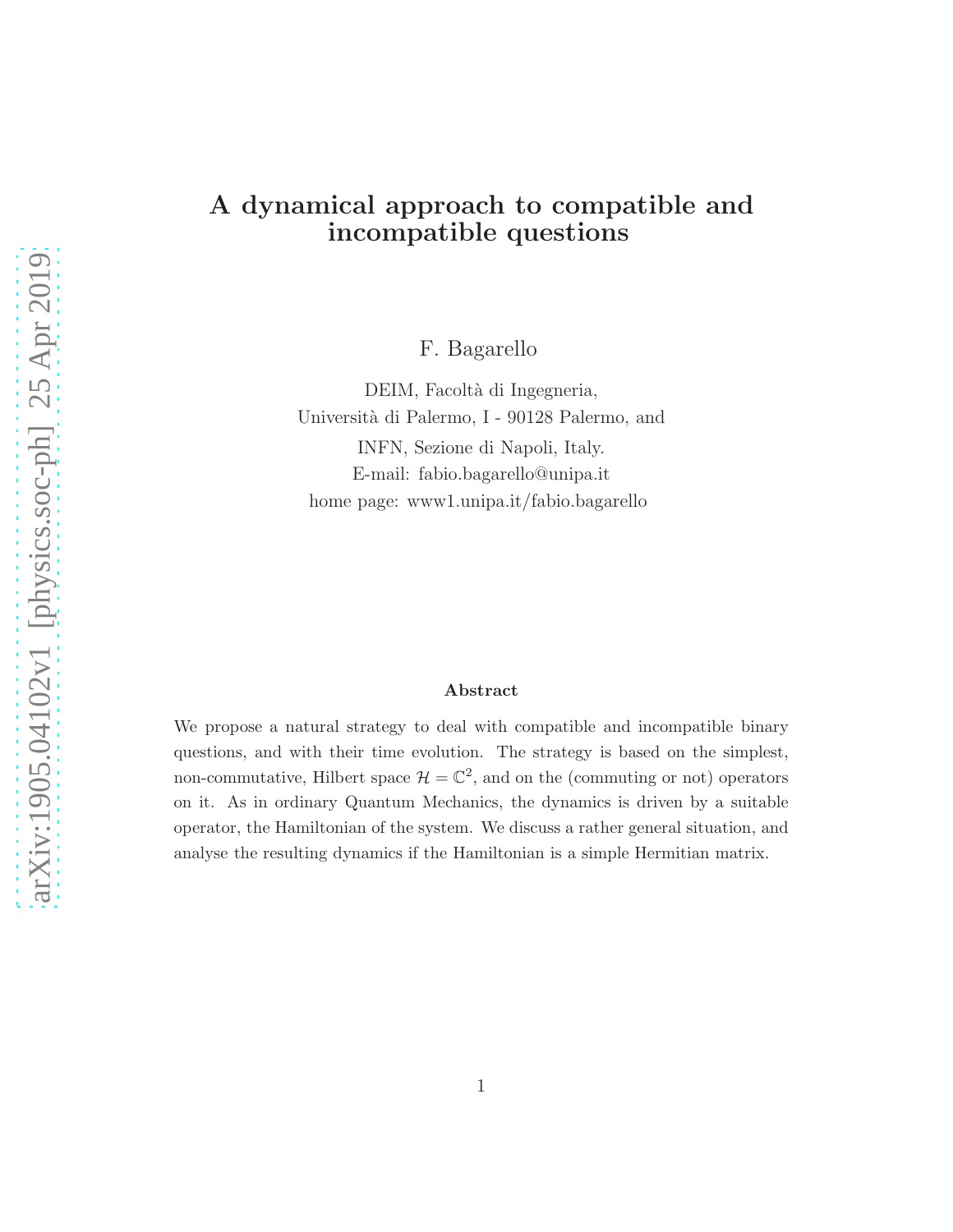### I Introduction

Decision Making is quite an exciting area of research; it includes aspects from mathematics, physics, biology, neuroscience, psychology, etc. Understanding how a brain produces a decision, which are the mechanisms, what is needed and what is not during the procedure of decision, requires a lot of work and many more (and more refined) attempts than those existing nowadays in the literature. We refer to  $[16, 21, 22, 24]$  $[16, 21, 22, 24]$  $[16, 21, 22, 24]$  $[16, 21, 22, 24]$  for a small list of contributions in this area, contributions of different kind, with different techniques, and with different perspectives. Recently, an increasing group of people started to use a quantumlike approach to Decision Making, and they began to explore the consequences of this approach, see [\[3,](#page-21-0) [12,](#page-22-4) [14,](#page-22-5) [17,](#page-22-6) [18,](#page-22-7) [19\]](#page-22-8) for instance, and references therein. For instance, an interesting application to order effects is discussed in [\[20\]](#page-22-9).

In a recent paper the possibility of using commuting (or not) operators has been discussed in connection with two relevant problems in Decision Making: the analysis of compatible and incompatible questions and order effects, [\[7\]](#page-21-1). The key idea was to use two different deformation matrices to work in the Hilbert space  $\hat{\mathcal{H}} = \mathbb{C}^4$  and to use a single parameter  $\theta$  as a *measure* of the incompatibility of the questions and of the relevance of the order. These were measured, in a sense, by making use of the Heisenberg-Robinson inequality in  $\mathcal{H}$ . This approach was successfully used to explain some experimental data. However, no time evolution was considered in [\[7\]](#page-21-1), also because it was not so clear how to introduce the dynamics in that settings<sup>[1](#page-1-0)</sup>. Another evident weak aspect of what is proposed in [\[7\]](#page-21-1) is the impossibility of fixing uniquely the analytic form of the deformations, whose expression is suggested by certain natural requirements, but on the other hand could be quite general.

Here we adopt a similar approach, based again on the Heisenberg-Robinson inequality, but we show that it is enough to stay in  $\mathcal{H} = \mathbb{C}^2$ , independently of the nature of the questions we are interested to consider: binary compatible or incompatible questions can be both analyzed in  $H$ , and the dynamics can be also introduced in the analysis of the system in a natural way. Also, we don't have to worry on how to fix the analytic expression of the deformation matrices mentioned above, simply because they are not needed.

<span id="page-1-0"></span><sup>1</sup>We will return on this aspect later on.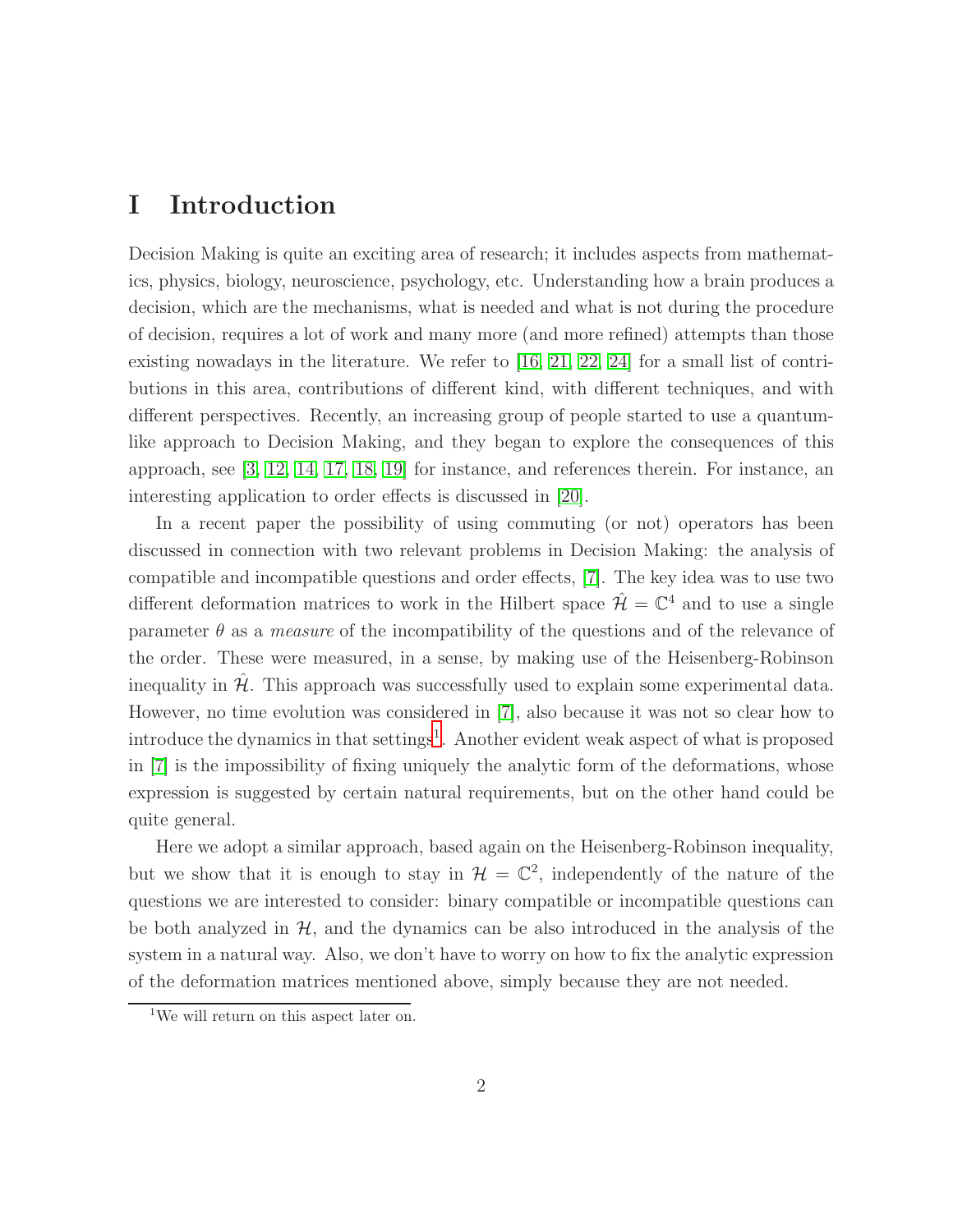The paper is organized as follows: in the next section we introduce the problem and we set up the mathematical framework relevant for its analysis, in absence of any time evolution. In particular, we discuss the differences and the similarities of this framework for questions which can be compatible or not. In Section [III](#page-9-0) we propose a dynamics for the system, and we discuss a few consequences of this proposal. Section [IV](#page-14-0) contains an example, while our conclusions are given in Section [V.](#page-18-0) To keep the paper self-contained and to understand better some of the tools used in the paper, we have added two Appendices: in the first one, we discuss few properties of variances while, in the second, we discuss the possibility to saturate the Heisenberg-Robinson inequality.

### <span id="page-2-1"></span>II Stating the problem at fixed time

Suppose Alice is asked two binary questions:  $Q_1$ : are you happy? and  $Q_2$ : do you have a job? The answers can only be "yes" or "no". They can be thought to be mutually related (Alice is happy because she has a job) or not (Alice is happy independently of having a job or not). In [\[11\]](#page-21-2) the authors used two different Hilbert spaces depending on the relation between  $Q_1$  and  $Q_2$ . In [\[7\]](#page-21-1) the authors showed that it is possible to work in a single Hilbert space,  $\hat{\mathcal{H}} = \mathbb{C}^4$ , independently of the relation between  $Q_1$  and  $Q_2$ . The price to pay was to introduce two different deformation matrices, rather non-unique, but constructed following natural requirements. In what follows we will show that we can do better than this, by restricting to a simpler Hilbert space,  $\mathcal{H} = \mathbb{C}^2$ , and we can avoid using these deformation matrices, while keeping the role of commutativity between operators representing the questions above unchanged, and essential in our analysis.

We begin introducing two Hermitian operators  $\hat{F}$  and  $\hat{E}$ ,  $\hat{F} = \hat{F}^{\dagger}$  and  $\hat{E} = \hat{E}^{\dagger}$ , having both eigenvalues  $\pm 1$  and eigenvectors  $\mathcal{B}_{\hat{F}} = \{f_+, f_-\}$  and  $\mathcal{B}_{\hat{E}} = \{e_+, e_-\}$  respectively:

<span id="page-2-0"></span>
$$
\hat{F}f_{\alpha} = \alpha f_{\alpha}, \qquad \hat{E}e_{\alpha} = \alpha e_{\alpha}, \tag{2.1}
$$

 $\alpha = \pm 1$ . Of course,  $\langle f_{\alpha}, f_{\beta} \rangle = \langle e_{\alpha}, e_{\beta} \rangle = \delta_{\alpha,\beta}$ . Moreover, since  $\hat{F}$  and  $\hat{E}$  have only two eigenvalues, it is natural to look at them as  $2 \times 2$  matrices, acting on H. Let  $\Psi \in \mathcal{H}$  be a normalized vector, somehow describing Alice. We introduce the mean values of  $\hat{F}$  and  $\hat{E}$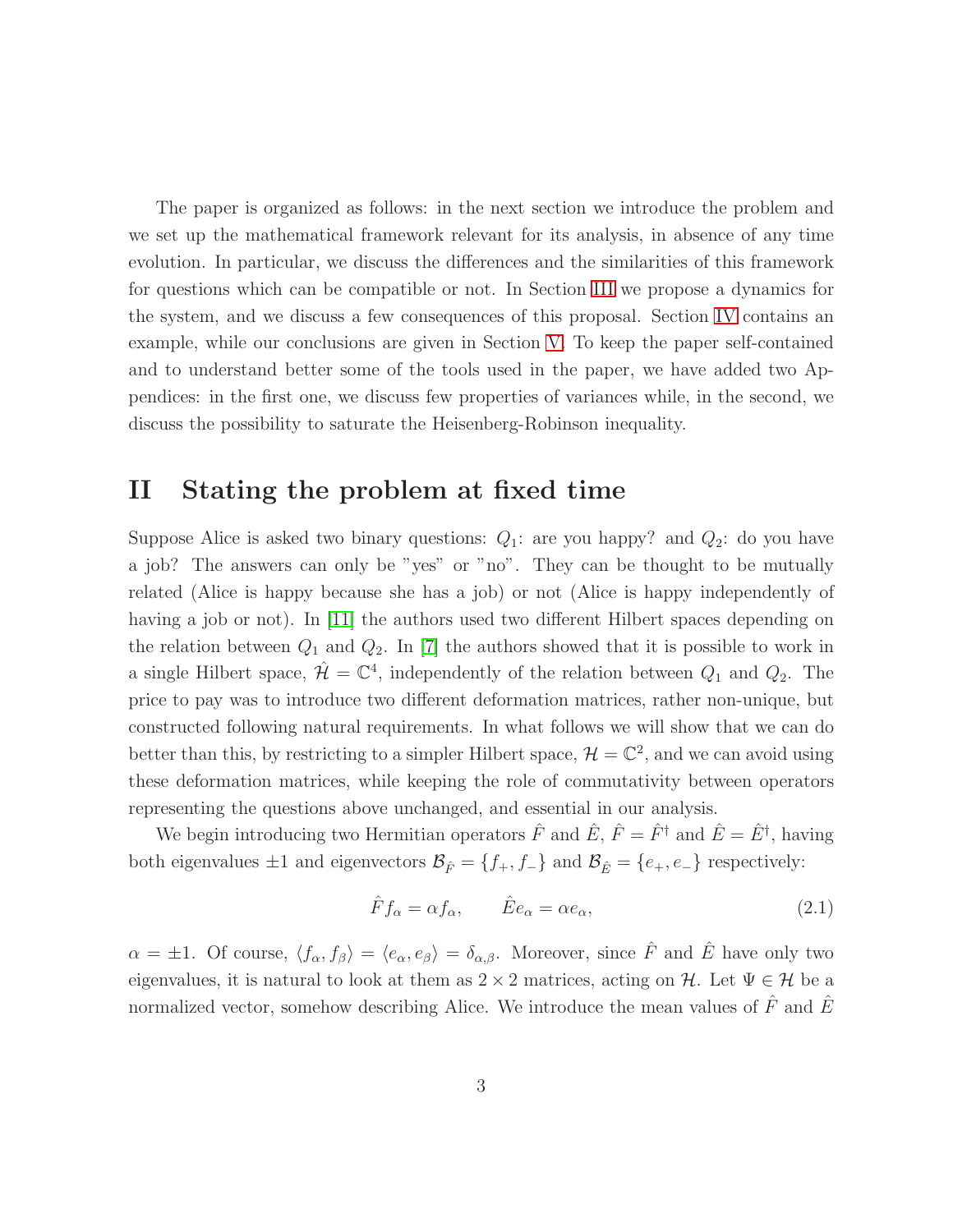on  $\Psi$ :

<span id="page-3-2"></span>
$$
\mathcal{F}_{\Psi} = \langle \Psi, \hat{F} \Psi \rangle, \qquad \mathcal{E}_{\Psi} = \langle \Psi, \hat{E} \Psi \rangle, \qquad (2.2)
$$

and we interpret these as Alice's *degree of happiness* and *degree of employment* in  $\Psi$ : the closer  $\mathcal{F}_{\Psi}$  is to 1, the happier Alice is. If  $\mathcal{F}_{\Psi} \simeq 0$ , Alice is not happy at all! Analogously, if  $\mathcal{E}_{\Psi} \simeq 1$ , then Alice feels she is employed<sup>[2](#page-3-0)</sup>. We also introduce the two related variances as follows:

<span id="page-3-3"></span>
$$
(\Delta \mathcal{F}_{\Psi})^2 = \left\langle \Psi, (\hat{F} - \mathcal{F}_{\Psi})^2 \Psi \right\rangle = \| (\hat{F} - \mathcal{F}_{\Psi}) \Psi \|^2 = \left\langle \Psi, \hat{F}^2 \Psi \right\rangle - \mathcal{F}_{\Psi}^2,\tag{2.3}
$$

and

$$
(\Delta \mathcal{E}_{\Psi})^2 = \left\langle \Psi, (\hat{E} - \mathcal{F}_{\Psi})^2 \Psi \right\rangle = \| (\hat{E} - \mathcal{E}_{\Psi}) \Psi \|^2 = \left\langle \Psi, \hat{E}^2 \Psi \right\rangle - \mathcal{E}_{\Psi}^2. \tag{2.4}
$$

Following the ordinary interpretation in quantum mechanics, see also Appendix A, we consider  $\Delta \mathcal{F}_{\Psi}$  and  $\Delta \mathcal{E}_{\Psi}$  as the incertitude on  $\mathcal{F}_{\Psi}$  and  $\mathcal{E}_{\Psi}$ , respectively: the smaller the values of  $\Delta\mathcal{F}_{\Psi}$ , the smaller the uncertainty on Alice's mood. This will be clarified by our results.

We first observe that, given  $\Psi = c_+ f_+ + c_- f_-, ||\Psi||^2 = |c_+|^2 + |c_-|^2 = 1$ , we get

<span id="page-3-1"></span>
$$
\mathcal{F}_{\Psi} = |c_{+}|^{2} - |c_{-}|^{2} = 2|c_{+}|^{2} - 1.
$$
\n(2.5)

Also, recalling that  $\mathcal{B}_{\hat{E}}$  is an orthonormal (o.n.) basis, we can also write  $\Psi = d_+e_+ + d_-e_-,$  $\|\Psi\|^2 = |d_+|^2 + |d_-|^2 = 1$ , and we get

$$
\mathcal{E}_{\Psi} = |d_{+}|^{2} - |d_{-}|^{2} = 2|d_{+}|^{2} - 1.
$$
\n(2.6)

These formulas imply that both  $\mathcal{F}_{\Psi}$  and  $\mathcal{E}_{\Psi}$  belong to the closed interval [-1, 1]:

$$
-1 \leq \mathcal{F}_{\Psi}, \mathcal{E}_{\Psi} \leq 1,
$$

for all possible normalized  $\Psi$ . This is because, of course, the eigenvalues of  $\hat{F}$  and  $\hat{E}$  are  $\pm 1$ . Otherwise, the range of variability of  $\mathcal{F}_{\Psi}$  and  $\mathcal{E}_{\Psi}$  would be different. The following result can now be proved:

<span id="page-3-4"></span><span id="page-3-0"></span><sup>2</sup>She could have a part-time job, or a temporary employment.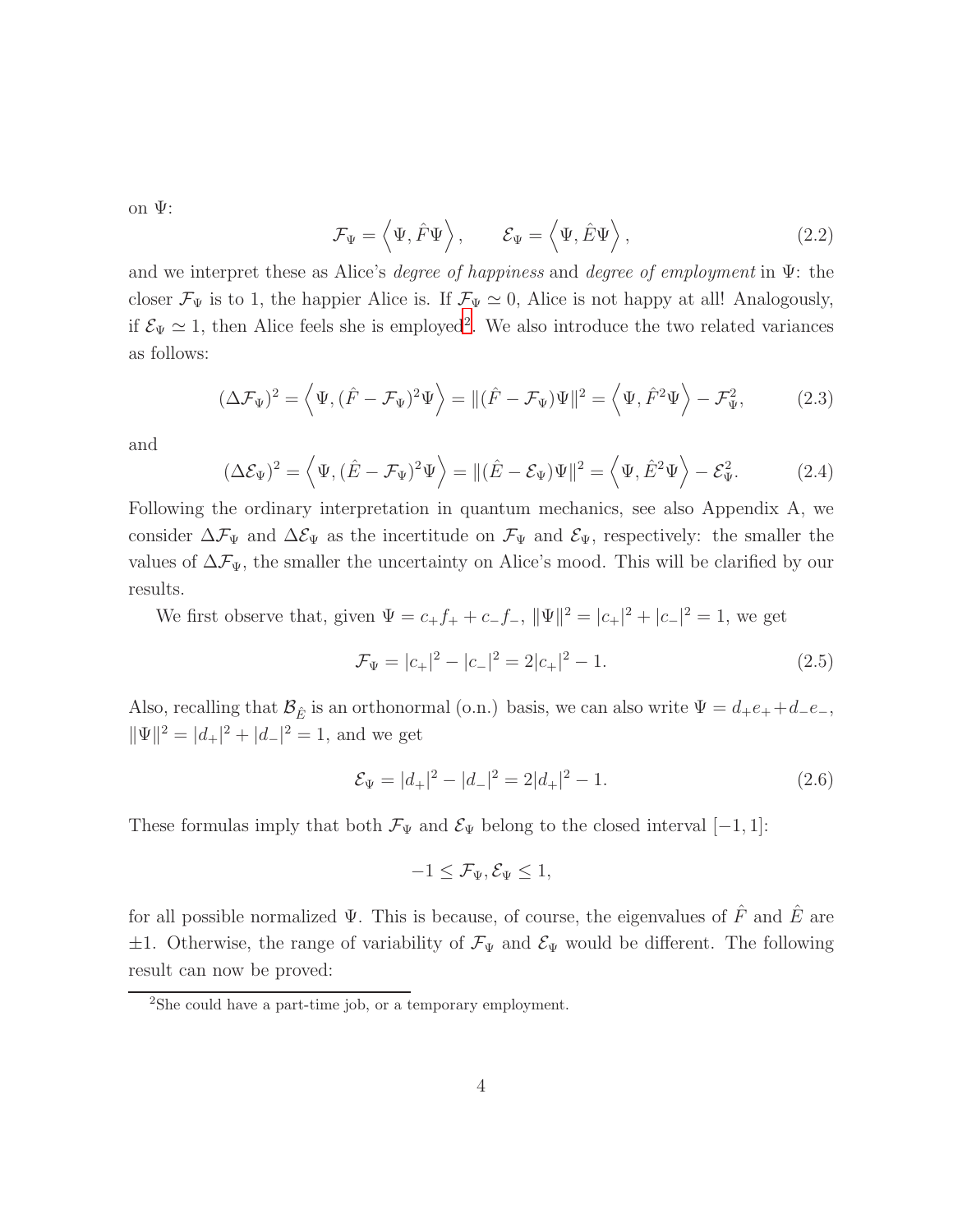**Proposition 1** The following statements are equivalent:  $(F_1)$   $\mathcal{F}_{\Psi} = \pm 1$ ;  $(F_2)$   $\Psi = c_{\pm} f_{\pm}$ , for some complex constants  $c_{\pm}$  such that  $|c_{\pm}| = 1$ ;  $(F_3) \Delta \mathcal{F}_{\Psi} = 0$ .

Similarly, the following statements are also equivalent:  $(E_1) \mathcal{E}_{\Psi} = \pm 1$ ;  $(E_2) \Psi = d_{\pm}e_{\pm}$ , for some complex constants  $d_{\pm}$  such that  $|d_{\pm}| = 1$ ;  $(E_3) \Delta \mathcal{E}_{\Psi} = 0$ .

**Proof:**- Suppose first that  $\mathcal{F}_{\Psi} = 1$ . Since  $0 \leq |c_{\alpha}|^2 \leq 1$ ,  $\alpha = \pm 1$ , formula [\(2.5\)](#page-3-1) implies that  $c_ = 0$  and  $|c_+| = 1$ , so that  $(F_2)$  follows. Vice versa, if we have, for instance,  $\Psi = c_+ f_+$ , for some complex constant  $c_+$  with  $|c_+| = 1$ , it is clear that  $\Psi$  is a normalized eigenstate of  $\hat{F}$ , corresponding to eigenvalue +1. Formulas [\(2.1\)](#page-2-0) and [\(2.2\)](#page-3-2) easily imply that  $\mathcal{F}_{\Psi} = 1$ .

Suppose now that  $\Psi = c_+ f_+$ ,  $|c_+| = 1$ . Hence, as we have seen,  $\mathcal{F}_{\Psi} = 1$ , and we have

$$
(\hat{F} - \mathcal{F}_{\Psi})\Psi = \hat{F}\Psi - \mathcal{F}_{\Psi}\Psi = \Psi - \Psi = 0,
$$

so that, see [\(2.3\)](#page-3-3),  $\Delta \mathcal{F}_{\Psi} = 0$ . Viceversa, if  $\Delta \mathcal{F}_{\Psi} = 0$ , then (2.3) implies that  $(\hat{F} - \mathcal{F}_{\Psi}) \Psi = 0$ , which means that  $\Psi$  is an eigenstate of  $\hat{F}$  with eigenvalue  $\mathcal{F}_{\Psi}$ , which can only be  $\pm 1$ .

The other cases can be proved in a similar way.

 $\Box$ 

The meaning of this proposition is the following: we can be sure of Alice's answer regarding  $Q_1$  or  $Q_2$  if, and only if, her state of mind  $\Psi$  is an eigenstate of either  $\hat{F}$ , or  $\hat{E}$ , or both (which is possible only if  $\hat{F}$  commutes with  $\hat{E}$ , see Section [II.1\)](#page-4-0). When  $\Psi$  is an eigenstate of, say,  $\hat{F}$ , the mean value of  $\hat{F}$  on  $\Psi$  is either +1 or -1, and, at the same time,  $\hat{F}\Psi = \pm \Psi$  and  $\Delta F_{\Psi} = 0$ . On the other hand, if  $\mathcal{F}_{\Psi}$  is neither +1 nor -1, then  $\Psi$  is not an eigenstate of  $\hat{F}$ , and  $\Delta F_{\Psi} > 0$ : our knowledge of Alice's status suffers of a double uncertainty: since  $\mathcal{F}_{\Psi} \in ]-1,1[$ , we cannot really conclude that Alice is *totally* happy or not. Moreover, since  $\Delta F_{\Psi} > 0$ , our knowledge is affected by an extra error related to this uncertainty, see Appendix A.

#### <span id="page-4-0"></span>II.1 The role of commutativity

<span id="page-4-1"></span>So far we have considered  $\hat{F}$  and  $\hat{E}$  separately. What is relevant for us here is to connect the two operators and to see how our previous considerations can be extended when  $\hat{F}$ and  $E$  are considered together. We begin with the following result.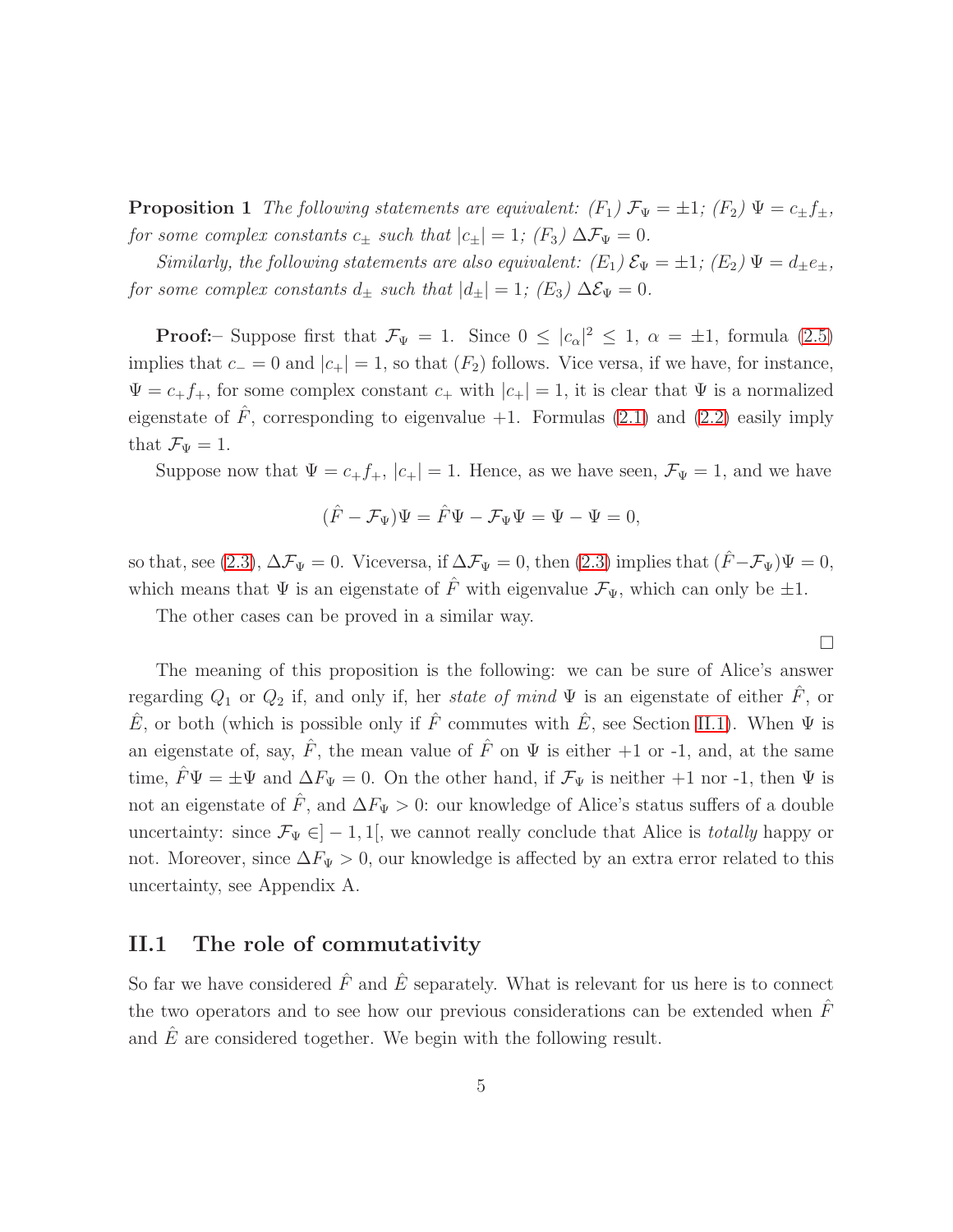**Proposition 2** The following results hold: (1) if  $\mathcal{F}_{\Psi} = \mathcal{E}_{\Psi} = \pm 1$  then  $f_{\alpha} = \gamma_{\alpha}e_{\alpha}$ ,  $|\gamma_{\alpha}| =$ 1,  $\alpha = \pm 1$ ; (2) if  $\mathcal{F}_{\Psi} = -\mathcal{E}_{\Psi} = \pm 1$  then  $f_{\alpha} = \gamma_{\alpha,\beta}e_{\beta}$ ,  $|\gamma_{\alpha,\beta}| = 1$  if  $\alpha \neq \beta$ , and  $\gamma_{\alpha,\alpha} = 0$ ,  $\alpha, \beta = \pm 1.$ 

**Proof:**– Suppose that  $\mathcal{F}_{\Psi} = 1$ . Hence, by Proposition [1,](#page-3-4)  $\Psi = c_{+}f_{+}$ , with  $|c_{+}| = 1$ . Moreover, since  $\mathcal{E}_{\Psi} = 1$ , we also have  $\Psi = d_{+}e_{+}$ , with  $|d_{+}| = 1$ . Hence  $f_{+} = \frac{d_{+}}{e_{+}}$  $\frac{a_+}{c_+}e_+$ , and  $\begin{array}{c} \begin{array}{c} \begin{array}{c} \end{array}\\ \begin{array}{c} \end{array} \end{array} \end{array}$  $d_+$  $c_+$  $= 1$ , as claimed. The other statements can be proved similarly.

<span id="page-5-0"></span>This proposition can be almost inverted:

**Proposition 3** The following results hold: (1) if  $f_{\alpha} = \gamma_{\alpha} e_{\alpha}$ ,  $|\gamma_{\alpha}| = 1$ ,  $\alpha = \pm 1$ , then  $\mathcal{F}_{\Psi} = \mathcal{E}_{\Psi}$ ; (2) if  $f_{\alpha} = \gamma_{\alpha,\beta}e_{\beta}$ ,  $|\gamma_{\alpha,\beta}| = 1$  if  $\alpha \neq \beta$ , and  $\gamma_{\alpha,\alpha} = 0$ ,  $\alpha, \beta = \pm 1$ , then  $\mathcal{F}_{\Psi} = -\mathcal{E}_{\Psi}.$ 

**Proof:**- Let  $f_{\alpha} = \gamma_{\alpha} e_{\alpha}$ , with  $|\gamma_{\alpha}| = 1$ ,  $\alpha = \pm 1$ . Then the normalized  $\Psi$  can be written as  $\Psi = c_+ f_+ + c_- f_- = c_+ \gamma_+ e_+ + c_- \gamma_- e_-$ . Hence  $\mathcal{F}_{\Psi} = |c_+|^2 - |c_-|^2$ , and  $\mathcal{E}_{\Psi} = |\gamma_+ c_+|^2 - |\gamma_- c_-|^2 = |c_+|^2 - |c_-|^2 = \mathcal{F}_{\Psi}.$ 

The other statements can be proved similarly.

Remarks:– (1) It is clear that Proposition [3](#page-5-0) is not really the inverse of Proposition [2,](#page-4-1) since Proposition [3](#page-5-0) does not state that  $\mathcal{F}_{\Psi}$  and  $\mathcal{E}_{\Psi}$  only take values  $\pm 1$ . This is not really surprising, since assuming that  $f_{\alpha} = \gamma_{\alpha} e_{\alpha}$ ,  $|\gamma_{\alpha}| = 1$ , does not imply anything on  $\Psi$ , so that  $\mathcal{F}_{\Psi}$  can be easily different from  $\pm 1$ . For instance, if we take  $\hat{F} = \hat{E}$ ,  $f_{\alpha} = e_{\alpha}$ , and  $\Psi = \frac{1}{\sqrt{2}}$  $\frac{1}{2}(f_+ - f_-)$ , we can check that  $\mathcal{F}_{\Psi} = \mathcal{E}_{\Psi} = 0$ .

(2) Proposition [2](#page-4-1) can be restated by saying that, if  $|\mathcal{F}_{\Psi}| = |\mathcal{E}_{\Psi}| = 1$ , then  $\hat{F}$  and  $\hat{E}$ have a common set of eigenvectors. Moreover, Proposition [3](#page-5-0) implies that, if  $\hat{F}$  and  $\hat{E}$ have a common set of eigenvectors, then  $|\mathcal{F}_{\Psi}| = |\mathcal{E}_{\Psi}|$ , but they are not necessarily equal to 1. A consequence of this result is given by Proposition [4](#page-5-1) below.

<span id="page-5-1"></span>**Proposition 4** The following results hold: (1) if  $[\hat{F}, \hat{E}] = 0$ , then  $|\mathcal{F}_{\Psi}| = |\mathcal{E}_{\Psi}|$ , for all  $\Psi \in \mathcal{H}$ ; (2) if there exists  $\Psi \in \mathcal{H}$ ,  $\|\Psi\| = 1$ , such that  $|\mathcal{F}_{\Psi}| = |\mathcal{E}_{\Psi}| = 1$ , then  $[\hat{F}, \hat{E}] = 0$ .

 $\Box$ 

 $\Box$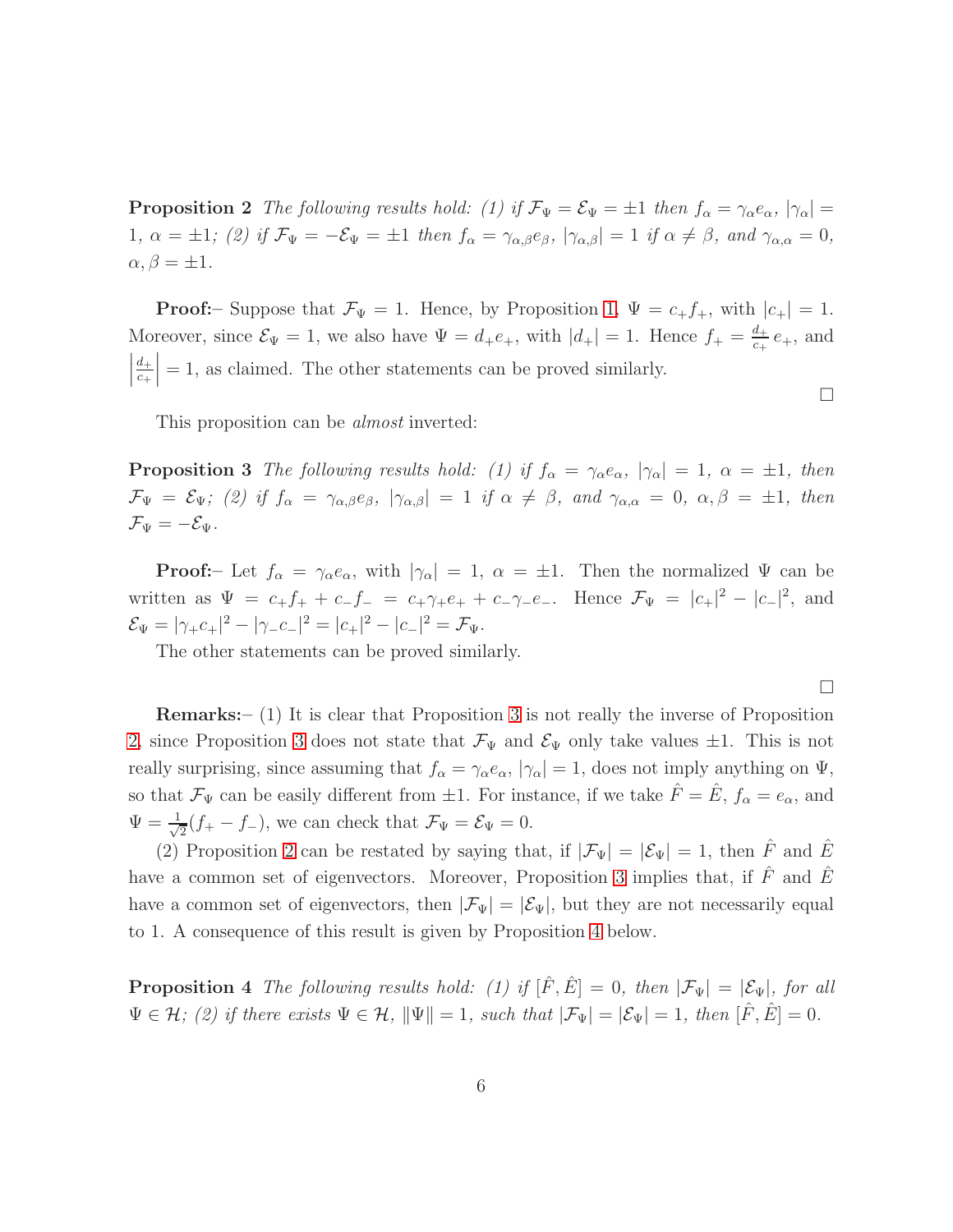**Proof:**- (1) If  $[\hat{F}, \hat{E}] = 0$ , then  $\hat{F}$  and  $\hat{E}$  have a common set of eigenvectors, and Proposition [3](#page-5-0) implies that  $|\mathcal{F}_{\Psi}| = |\mathcal{E}_{\Psi}|$ , independently of  $\Psi$ .

(2) If  $|\mathcal{F}_{\Psi}| = |\mathcal{E}_{\Psi}| = 1$  for a given normalized  $\Psi$ , Proposition [2](#page-4-1) implies that it is possible to diagonalize  $\hat{F}$  and  $\hat{E}$  together. Hence they commute.

 $\Box$ 

**Remarks:**– (1) Notice that it may happen that  $[\hat{F}, \hat{E}] \neq 0$ , and  $|\mathcal{F}_{\Psi}| = |\mathcal{E}_{\Psi}|$ . However, these cannot be equal to 1, since this would be in contrast with claim (2) of Proposition [4.](#page-5-1) A similar example can be easily constructed. Let us introduce

$$
\Psi = \frac{1}{\sqrt{2}} \begin{pmatrix} i \\ 1 \end{pmatrix}, \qquad \hat{E} = \begin{pmatrix} 1 & 0 \\ 0 & -1 \end{pmatrix}, \qquad \hat{F} = \begin{pmatrix} \cos 2\theta & -\sin 2\theta \\ -\sin 2\theta & -\cos 2\theta \end{pmatrix}.
$$

The matrices  $\hat{F}$  and  $\hat{E}$  commute only if  $\sin 2\theta = 0$ . When this is not so, then  $[\hat{F}, \hat{E}] \neq 0$ . Nevertheless, a straightforward computation shows that  $\mathcal{F}_{\Psi} = \mathcal{E}_{\Psi} = 0$ .

(2) In Remark (1) after Proposition [3](#page-5-0) we have given an example of two commuting operators,  $[\hat{F}, \hat{E}] = 0$ , such that  $\mathcal{F}_{\Psi} = \mathcal{E}_{\Psi} \neq \pm 1$ , according to claim (1) of Proposition [4.](#page-5-1)

(3) Statement (2) implies the following: if  $\Psi \neq 0$  is a common normalized eigenstate of  $\hat{F}$  and  $\hat{E}$ , then  $[\hat{F}, \hat{E}] = 0$ . This is because, in this case,  $|\mathcal{F}_{\Psi}| = |\mathcal{E}_{\Psi}| = 1$ . Our claim follows.

Our previous results, together with those in [\[7\]](#page-21-1), suggest to introduce the following definition.

**Definition 5** Two questions  $Q_1$  and  $Q_2$  are compatible if the related operators  $\hat{F}$  and  $\hat{E}$ commute:  $[\hat{F}, \hat{E}] = 0$ . They are incompatible if  $[\hat{F}, \hat{E}] \neq 0$ .

It is clear that this definition works also in the case of questions with more than just two answers. In this case, the main difference is in the dimension of the Hilbert space, which will be greater than two. This may have consequence also in the mathematics of the problem, even if most of the results simply pass trough. This extension will be considered in a future paper.

#### II.1.1 Compatible questions

Let us consider first what happens if  $\mathbf{Q}_1$  and  $\mathbf{Q}_2$  are compatible. Hence  $[\hat{F}, \hat{E}] = 0$  and, using Proposition [4,](#page-5-1)  $|\mathcal{F}_{\Psi}| = |\mathcal{E}_{\Psi}|$ , for all  $\Psi \in \mathcal{H}$ . It is interesting to observe that, because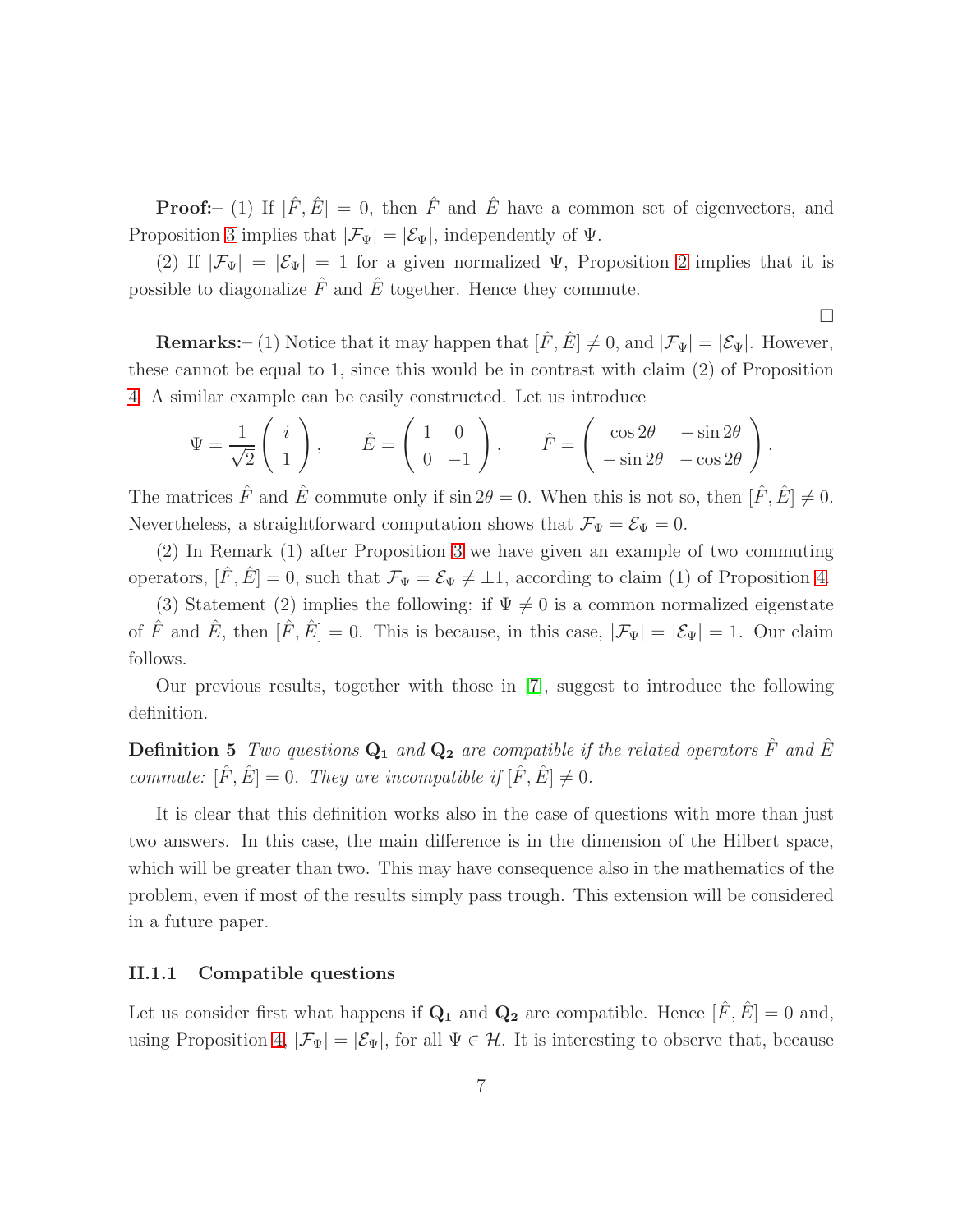of the commutativity between  $\hat{F}$  and  $\hat{E}$ , a vector  $\Psi$  cannot be eigenstate of just one of these operators.

**Lemma 6** Let  $[\hat{F}, \hat{E}] = 0$  and  $\Psi \in \mathcal{H}, \Psi \neq 0$ . Then only one of the following possibilities holds true: (1)  $\Psi$  is an eigenstate of both  $\hat{F}$  and  $\hat{E}$ ; (2)  $\Psi$  is an eigenstate of neither  $\hat{F}$ , nor  $\hat{E}$ .

**Proof:**– Suppose that  $\Psi$  is an eigenstate of  $\hat{F}$  with eigenvalue +1:  $\hat{F}\Psi = \Psi$ . Hence, since  $[\hat{F}, \hat{E}] = 0$ ,

$$
\hat{F}(\hat{E}\Psi) = \hat{E}(\hat{F}\Psi) = \hat{E}\Psi,
$$

which shows that the non zero vector  $\hat{E}\Psi$  is also an eigenstate of  $\hat{F}$  with eigenvalue +1. But this eigenvalue has multiplicity one. Hence  $\hat{E}\Psi$  must be proportional to  $\Psi: \hat{E}\Psi = \alpha \Psi$ , for some real  $\alpha$ . Incidentally, since the eigenvalues of  $\hat{E}$  are only  $\pm 1$ ,  $\alpha$  is either  $+1$  or -1. The other case  $(\hat{F}\Psi = -\Psi)$  can be analysed analogously.

In view of this lemma, we consider separately the following cases: (i)  $\Psi$  is eigenstate of both  $\hat{F}$  and  $\hat{E}$ ; (ii)  $\Psi$  is an eigenstate of neither  $\hat{F}$ , nor  $\hat{E}$ . In both cases we work under the assumption that  $[\hat{F}, \hat{E}] = 0$ .

Case (i) is rather simple: because of Proposition [1,](#page-3-4)  $\Delta \mathcal{F}_{\Psi} = \Delta \mathcal{E}_{\Psi} = 0$  and  $|\mathcal{F}_{\Psi}| =$  $|\mathcal{E}_{\Psi}| = 1$ . Hence questions  $Q_1$  and  $Q_2$  can be answered with no uncertainty, together.

Case (ii) is *richer*. First of all, since  $\Psi$  is not an eigenstate of  $\hat{F}$ ,  $\Delta \mathcal{F}_{\Psi} > 0$ . Moreover, since  $\Psi$  is not an eigenstate of  $\hat{E}$  either,  $\Delta \mathcal{E}_{\Psi} > 0$  as well. Proposition [4](#page-5-1) implies that  $|\mathcal{F}_{\Psi}|$  =  $|\mathcal{E}_{\Psi}|$ , which cannot be equal to 1 since this is only possible if  $\Psi$  is a joint eigenvector of  $\hat{E}$ and  $\hat{F}$ . Hence we have a double uncertainty: one on the mean values of the observables, and an additional one on their variances. The Heisenberg-Robinson inequality for  $\hat{F}$  and  $\hat{E}$  on  $\Psi$ ,

<span id="page-7-0"></span>
$$
\Delta \mathcal{F}_{\Psi} \,\Delta \mathcal{E}_{\Psi} \ge \frac{\left| \left\langle \Psi, [\hat{F}, \hat{E}] \Psi \right\rangle \right|}{2},\tag{2.7}
$$

 $\Box$ 

is not particularly useful, in this case, since  $[\hat{F}, \hat{E}] = 0$ . In this case, in fact, we get  $\Delta\mathcal{F}_{\Psi}\Delta\mathcal{E}_{\Psi}\geq 0$ , which is obviously always true. We could refine this inequality by recalling that the Heisenberg-Robinson inequality arises as a consequence of the following, more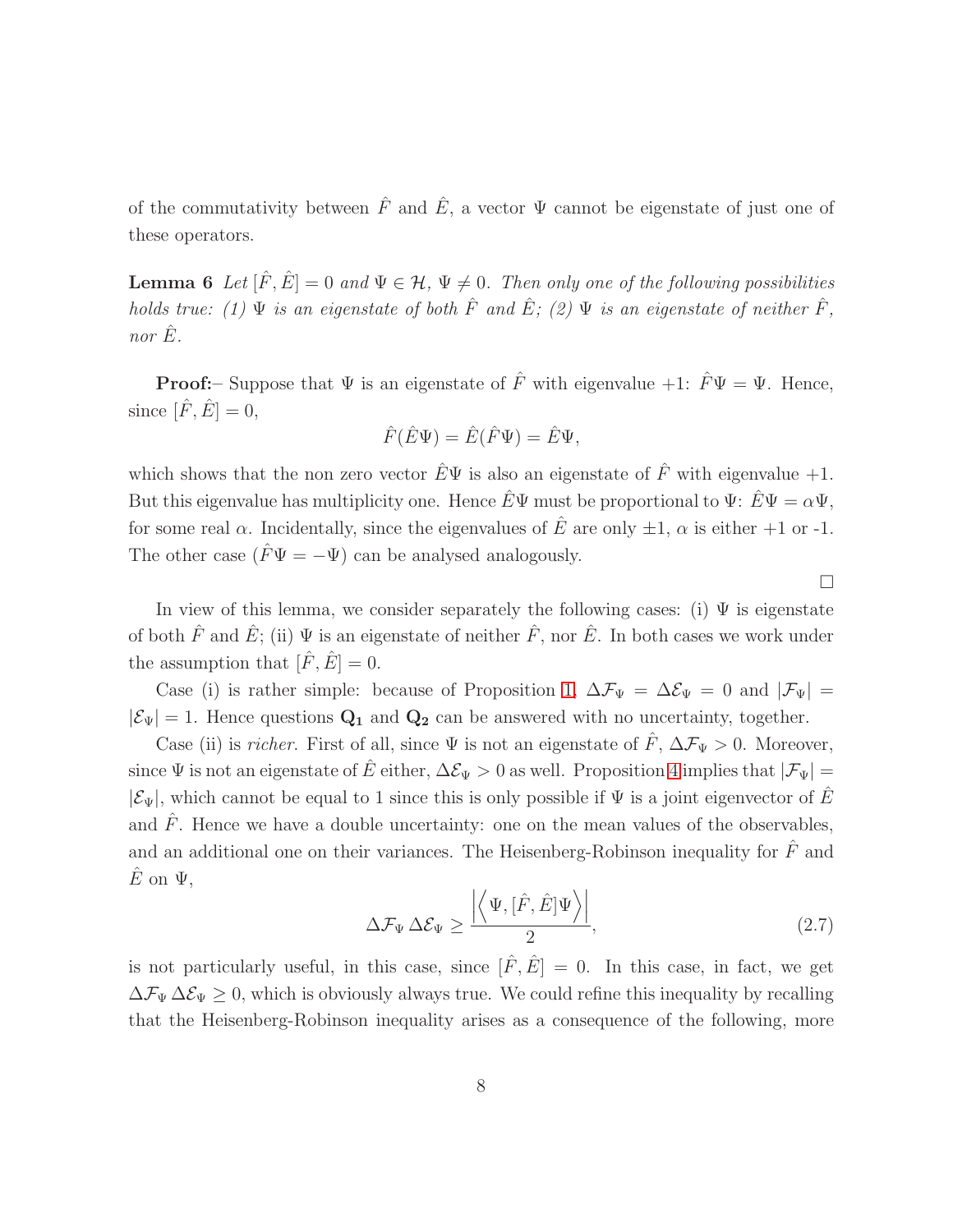detailed, inequality:

<span id="page-8-0"></span>
$$
(\Delta X_{\Psi})^2 (\Delta Y_{\Psi})^2 \ge \left\langle \Psi, \hat{W} \Psi \right\rangle^2 + \frac{\left\langle \Psi, \hat{Z} \Psi \right\rangle^2}{4},\tag{2.8}
$$

for all  $\hat{X} = \hat{X}^{\dagger}$ ,  $\hat{Y} = \hat{Y}^{\dagger}$ , and for all  $\Psi \in \mathcal{H}$ . Here  $\hat{Z} = -i[\hat{X}, \hat{Y}]$  and

$$
\hat{W} = \frac{1}{2} \left\{ \hat{X} - \left\langle \Psi, \hat{X} \Psi \right\rangle, \hat{Y} - \left\langle \Psi, \hat{Y} \Psi \right\rangle \right\},\
$$

where  $\{\hat{A}, \hat{B}\} = \hat{A}\hat{B} + \hat{B}\hat{A}$  is the anticommutator between  $\hat{A}$  and  $\hat{B}$ , see [\[8\]](#page-21-3) for instance. Hence, in this case, inequality [\(2.8\)](#page-8-0) can be refined as follows:

<span id="page-8-1"></span>
$$
\Delta \mathcal{F}_{\Psi} \,\Delta \mathcal{E}_{\Psi} \ge \left| \left\langle (\hat{F} - \mathcal{F}_{\Psi}) \Psi, (\hat{E} - \mathcal{E}_{\Psi}) \Psi \right\rangle \right|, \tag{2.9}
$$

which could be used, if needed, to get a better lower bound on  $\Delta \mathcal{F}_{\Psi}$  and  $\Delta \mathcal{E}_{\Psi}$ .

**Remark:** It may be interesting to observe that, after some algebra,  $(\Psi, \hat{W}\Psi)$  =  $\Re\left(\left\langle \Psi,\hat{X}\hat{Y}\Psi\right\rangle \right)-\left\langle \Psi,\hat{X}\Psi\right\rangle \left\langle \Psi,\hat{Y}\Psi\right\rangle ,\text{where }\Re(z)\text{ is the real part of }z.\text{ Hence, }\left\langle \Psi,\hat{W}\Psi\right\rangle =0.$ 0 if  $\Psi$  is an eigenstate of either  $\overline{X}$  or  $\overline{Y}$  (or both). This is in agreement with the fact that, in these cases, the uncertainty relation is saturated.

#### <span id="page-8-2"></span>II.1.2 Incompatible questions

In this case  $[\hat{F}, \hat{E}] \neq 0$ . It is not possible to have simultaneously  $\Delta \mathcal{F}_{\Psi} = \Delta \mathcal{E}_{\Psi} = 0$  since, otherwise,  $\Psi$  would be a common eigenvector of  $\hat{F}$  and  $\hat{E}$ . But this, as we have shown, would imply that  $[\hat{F}, \hat{E}] = 0$ , which is false. Hence we can have the following situations: (i)  $\Delta \mathcal{E}_{\Psi} = 0$  and  $\Delta \mathcal{F}_{\Psi} \neq 0$ ; (ii)  $\Delta \mathcal{F}_{\Psi} = 0$  and  $\Delta \mathcal{E}_{\Psi} \neq 0$ ; (iii)  $\Delta \mathcal{E}_{\Psi} \neq 0$  and  $\Delta \mathcal{F}_{\Psi} \neq 0$ .

Let us consider case (i): hence  $\Psi$  is an eigenstate of  $\hat{E}$  but not of  $\hat{F}$ . We have no uncertainty on  $Q_2$ , but we cannot be sure on  $Q_1$ . As for the Heisenberg-Robinson inequality, this is trivial  $(0 \ge 0)$ , since  $\langle \Psi, [\hat{F}, \hat{E}] \Psi \rangle = 0$ , even if  $[\hat{F}, \hat{E}] \ne 0$ . We refer to Section [IV](#page-14-0) for some examples of this situation. We also recall that, in the literature,  $\hat{E}$ and F are said to be *weakly commuting* on  $\Psi$ , [\[23\]](#page-22-10).

**Remark:** – the correction  $\langle (\hat{F} - \mathcal{F}_{\Psi}) \Psi, (\hat{E} - \mathcal{E}_{\Psi}) \Psi \rangle$  in [\(2.9\)](#page-8-1) does not affect the result, since this term is also equal to zero, as one can easily check.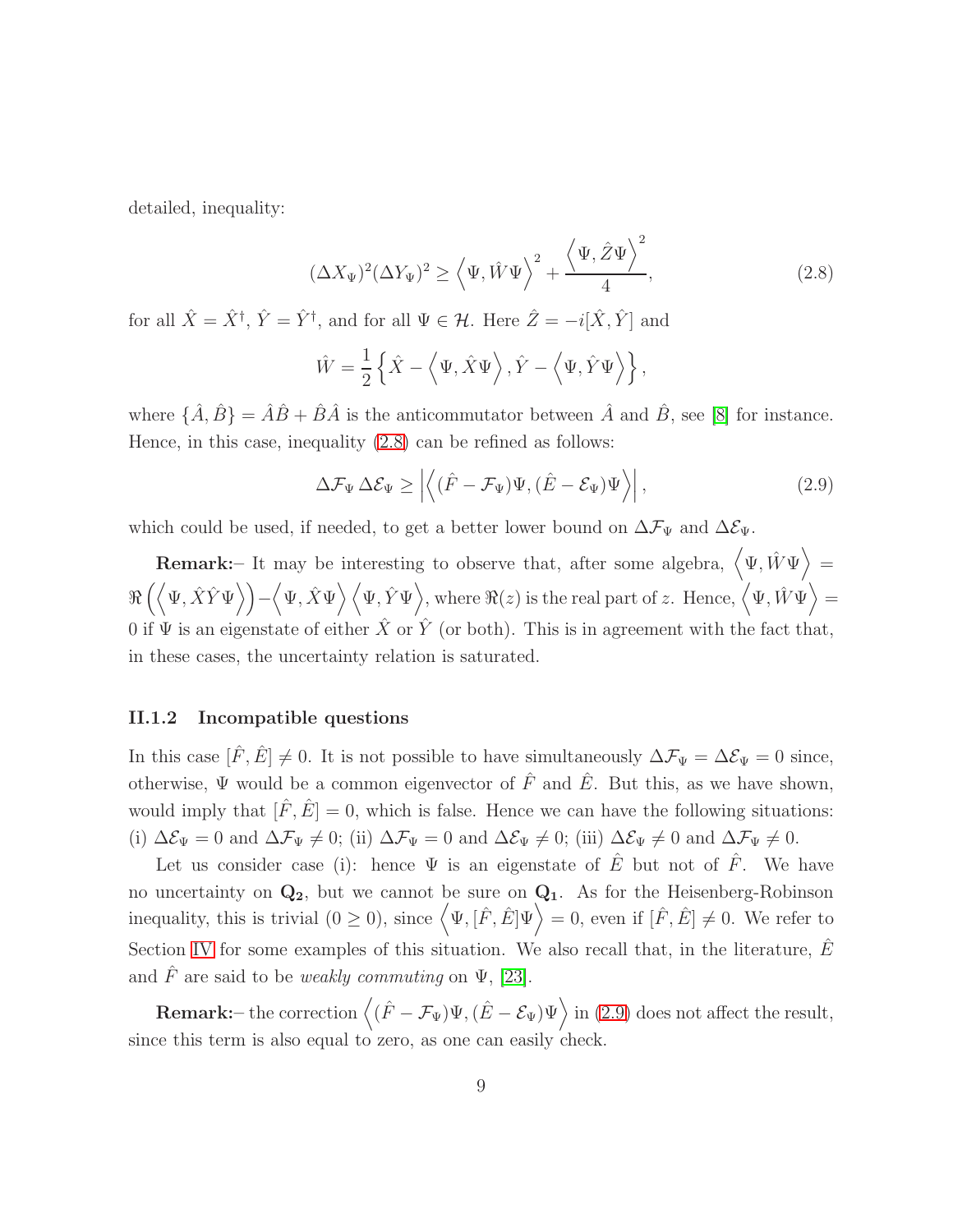Case (ii) is completely analogous, exchanging the roles of  $\hat{F}$  and  $\hat{E}$ .

As for case (iii), this is the most noisy situation: both  $Q_1$  and  $Q_2$  do not produce sharp answers, on such a vector. Moreover, we have no chance to minimize to zero at least one of the variances. The best we can do, according to

$$
\Delta \mathcal{F}_{\Psi} \, \Delta \mathcal{E}_{\Psi} \geq \frac{\left| \left\langle \Psi , [\hat{F}, \hat{E}] \Psi \right\rangle \right|}{2},
$$

is to look for a state which saturates the inequality. In an infinite-dimensional Hilbert space, and for  $\hat{F}$  and  $\hat{E}$  satisfying  $[\hat{F}, \hat{E}] = i\mathbb{1}$ , this is a property, for instance, of the socalled coherent states, [\[15\]](#page-22-11), which are usually interpreted as the most classical among all the quantum states of a system. We refer to Appendix B for the analysis of this problem in the present context.

# <span id="page-9-0"></span>III Dynamics

So far we have described a static situation: Alice is asked a question, and she gives an answer, corresponding to her state of mind. The answer can be sharp or not, depending on her mood at the time when the question is asked. If we ask her two questions together, something more can happen, depending on whether the questions are compatible or not. But Alice's mood and the compatibility of the questions can easily depend on time: she can give an answer now, but later the answer could be completely different. Stated differently, time is an essential variable in the procedure of decision making. This has been discussed by several authors, in many papers, see [\[1,](#page-21-4) [2,](#page-21-5) [13\]](#page-22-12), to cite just a few. Time evolution is what we will discuss here, in our particular context, and with a rather simplified point of view, as we will clarify later. This is important, to make the model exactly solvable.

Following the standard prescription in quantum mechanics, see also [\[1,](#page-21-4) [2,](#page-21-5) [8,](#page-21-3) [9,](#page-21-6) [13\]](#page-22-12), we assume that the state  $\Psi$  of the system  $\mathfrak{A}^3$  $\mathfrak{A}^3$  evolves according to a Schrödinger like equation

<span id="page-9-2"></span>
$$
i\dot{\Psi}(t) = H\Psi(t),\tag{3.1}
$$

where  $H = H^{\dagger}$  is the *Hamiltonian* of the system. We will assume in this paper that Alice is a closed system, with no interaction with her environment. As widely discussed in [\[4,](#page-21-7) [6,](#page-21-8) [8\]](#page-21-3),

<span id="page-9-1"></span><sup>&</sup>lt;sup>3</sup>The only agent of  $\mathfrak A$  is Alice, and we are interested only in her happiness and in her having a job.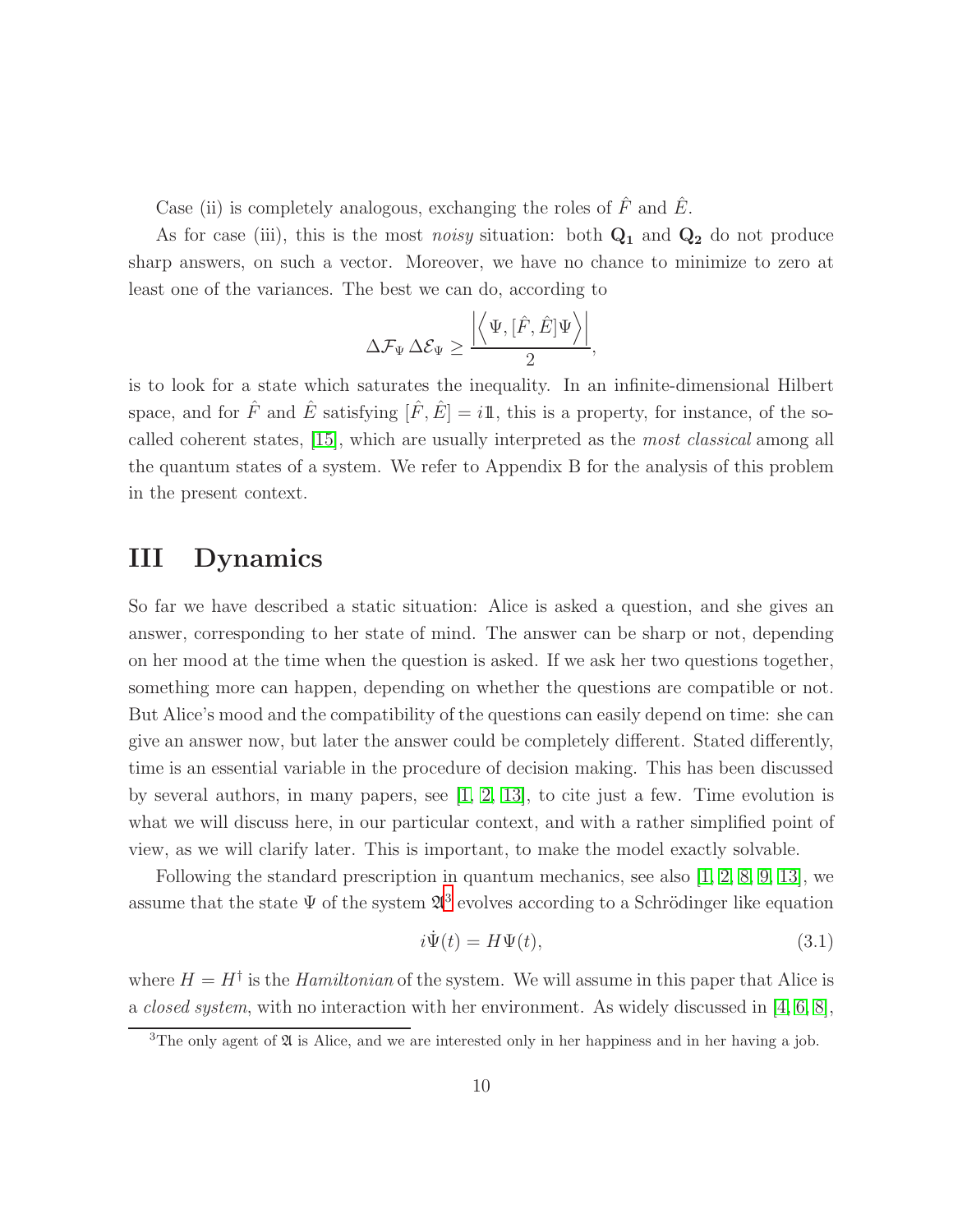the environment can provide an efficient tool in decision making, but it usually requires the use of an infinite-dimensional Hilbert space. Here, to keep the situation simple, we do not consider any reservoir. Hence H is a simple  $2 \times 2$  Hermitian matrix. Also, to simplify further the situation, we take it time-independent. This means that the dynamics of the system *does not adjust itself* according to some external (or internal) information, as it happens, for instance, in [\[5,](#page-21-9) [9\]](#page-21-6). Hence the solution of [\(3.1\)](#page-9-2) is simply  $\Psi(t) = e^{-iHt}\Psi_0$ , where  $\Psi_0$  is the state of the system at  $t = 0^4$  $t = 0^4$ .

If  $\hat{X} = \hat{X}^{\dagger}$  is a generic observable of  $\mathfrak{A}$ , its mean value and its variance on  $\Psi(t)$  can be defined as usual:

$$
X_{\Psi(t)} = \left\langle \Psi(t), \hat{X}\Psi(t) \right\rangle, \qquad (\Delta X_{\Psi(t)})^2 = \left\langle \Psi(t), (\hat{X} - X_{\Psi(t)})^2 \Psi(t) \right\rangle, \qquad (3.2)
$$

which can be rewritten as

<span id="page-10-1"></span>
$$
X_{\Psi(t)} = \left\langle \Psi_0, \hat{X}(t)\Psi_0 \right\rangle, \qquad (\Delta X_{\Psi(t)})^2 = X_{\Psi(t)}^2 - (X_{\Psi(t)})^2, \tag{3.3}
$$

where  $\hat{X}(t) = e^{iHt}\hat{X}e^{-iHt}$ . It is easy to check that, in our two-dimensional Hilbert space,  $X_{\Psi(t)}$  and  $\Delta X_{\Psi(t)}$  are periodic functions, see Section [IV](#page-14-0) for a concrete example. This implies, when  $\hat{X}$  is replaced by  $\hat{F}$  or  $\hat{E}$ , that Alice's mood always oscillates between two opposite values. This can be unpleasant, but it is deeply connected to the absence of the environment, see  $[4, 6]$  $[4, 6]$ , which can be interpreted as the absence of any additional information reaching Alice. However, we will restrict ourselves to this simple case, in this paper, postponing an extension to the more general situation in a future paper.

For concreteness, we could fix the form of H as follows  $H = \omega_E \hat{E} + \omega_F \hat{F} + \lambda H_I$ , where  $H_0 = \omega_E \hat{E} + \omega_F \hat{F}$  and  $H_I$  are respectively the free and the *interaction* Hamiltonians. The parameters  $\omega_E$  and  $\omega_F$  are positive quantities. The reason why we call  $H_0$  the free Hamiltonian is because, if  $\lambda = 0$  and if  $[\hat{E}, \hat{F}] = 0$ , then  $\hat{E}(t) = \hat{E}$  and  $\hat{F}(t) = \hat{F}$ : the free Hamiltonian does not change the relevant observables of  $\mathfrak{A}$ , at least for compatible questions: this is, in fact, what we expect in absence of interactions of any kind.

In this paper we are particularly interested in considering the role of the compatibility of questions in the analysis of  $\mathfrak{A}$ . For this reason, from now on, we will discuss what

<span id="page-10-0"></span><sup>4</sup>Notice that for us time is just an independent variable which labels, in a continuous way, Alice's evolution.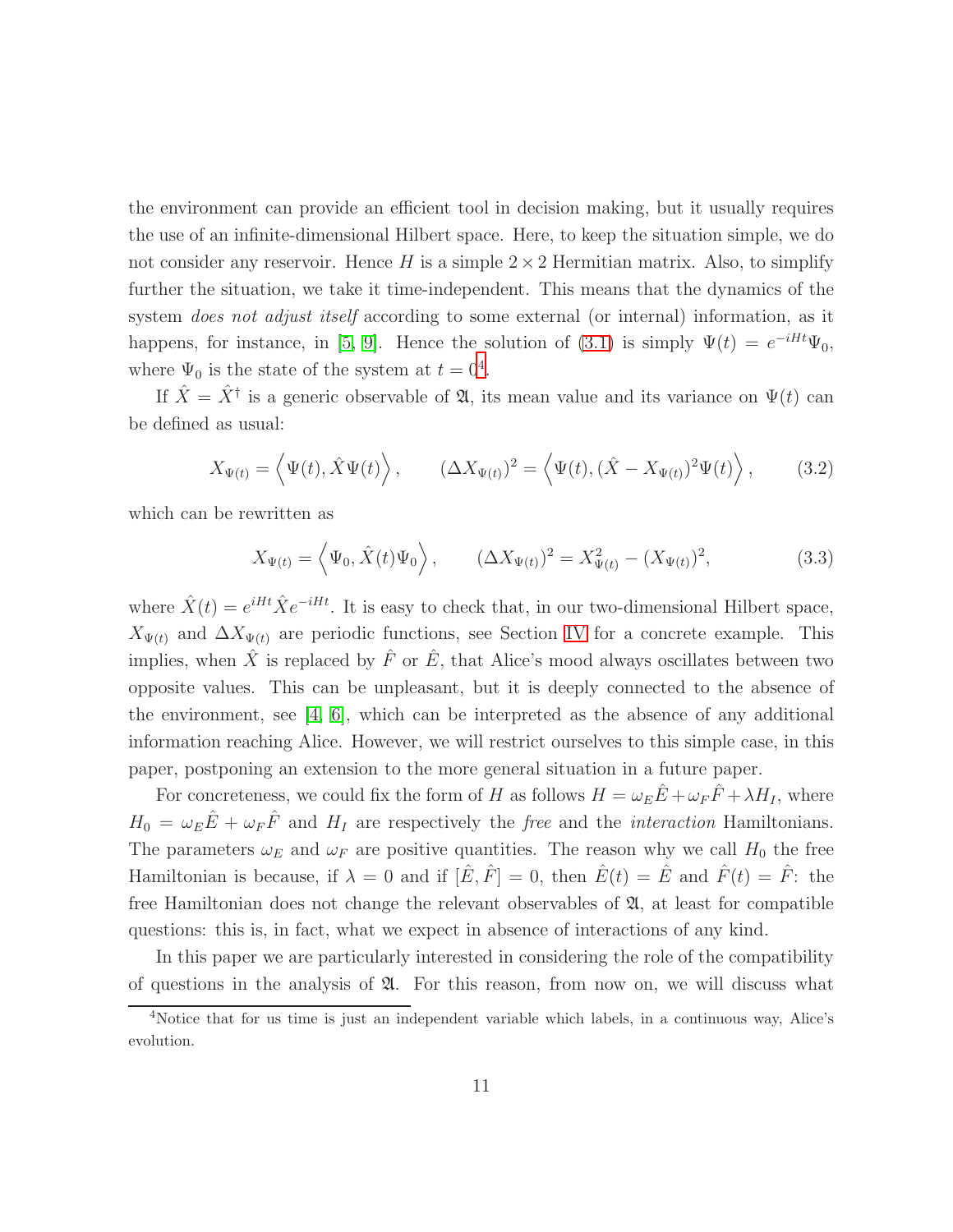happens if H assumes its simplest form,  $H = H_0$ , but assuming further that  $[\hat{E}, \hat{F}] \neq 0$ , i.e. working with incompatible questions<sup>[5](#page-11-0)</sup>. This produces interesting results, while for compatible questions it is easy to check that, if  $H = H_0$ ,

$$
\mathcal{F}_{\Psi(t)} = \mathcal{F}_{\Psi_0}, \quad \mathcal{E}_{\Psi(t)} = \mathcal{E}_{\Psi_0}, \quad \Delta F_{\Psi(t)} = \Delta F_{\Psi_0}, \quad \Delta E_{\Psi(t)} = \Delta E_{\Psi_0},
$$

which means that, if  $[\hat{F}, \hat{E}] = 0$ , the time evolution does not affect at all the original values of these quantities. Of course, even in this simple case and with this choice of H, a non trivial time evolution can still be obtained if  $\lambda \neq 0$ , i.e. in presence of some interaction Hamiltonian. Needless to say, a different choice of  $H$  could produce rather different conclusions, but in this paper we will restrict to the form of H introduced above.

Suppose then that  $[\hat{E}, \hat{F}] \neq 0$ . We can always assume we are working on the eigenstates of  $\hat{F}$ ,  $\mathcal{B}_{\hat{F}} = \{f_+, f_-\}$ . With this choice,  $\hat{F}$  is represented by the following matrix:

$$
\hat{F} = \left(\begin{array}{cc} 1 & 0 \\ 0 & -1 \end{array}\right).
$$

Since the eigenstates of  $\hat{E}$  form a different (in general) o.n. basis of  $\mathcal{H}, \mathcal{B}_{\hat{E}} = \{e_+, e_-\}$ , and since all o.n. bases are unitarily equivalent, we conclude that  $e_{\alpha} = U f_{\alpha}, \ \alpha = \pm 1$ , for some unitary operator  $U: U^{\dagger} = U^{-1}$ . It is known that the most general  $2 \times 2$  unitary matrix  $U$  can be written as

$$
U = \begin{pmatrix} a & b \\ -\overline{b}e^{i\varphi} & \overline{a}e^{i\varphi} \end{pmatrix}, \qquad \Rightarrow \qquad U^{-1} = \begin{pmatrix} \overline{a} & -be^{-i\varphi} \\ \overline{b} & a e^{-i\varphi} \end{pmatrix},
$$

where  $|a|^2 + |b|^2 = 1$ , and  $\varphi \in \mathbb{R}$ . Since  $\hat{E}$  has also eigenvalues  $\pm 1$ , it is easy to check that its most general form is the following:

$$
\hat{E} = U\hat{F}U^{-1} = \begin{pmatrix} |a|^2 - |b|^2 & -2ab e^{-i\varphi} \\ -2\overline{a} \,\overline{b} \, e^{-i\varphi} & |b|^2 - |a|^2 \end{pmatrix}.
$$
\n(3.4)

<span id="page-11-0"></span> ${}^{5}$ Of course,  $H_I$  can assume different expressions depending on what we are interested in. For instance,  $H<sub>I</sub>$  could be constructed using suitable combinations of the happiness and the employment operators. However, this is not what is interesting for us, here. In fact, with our choice  $H = H_0$ , we can understand more clearly the role of the commutator  $[\hat{E}, \hat{F}]$  in the time evolution of  $\mathfrak{A}$ . We should also mention other, but similar, choices of  $H$ , considered in [\[10\]](#page-21-10), again in connection with decision making but not directly with order effects.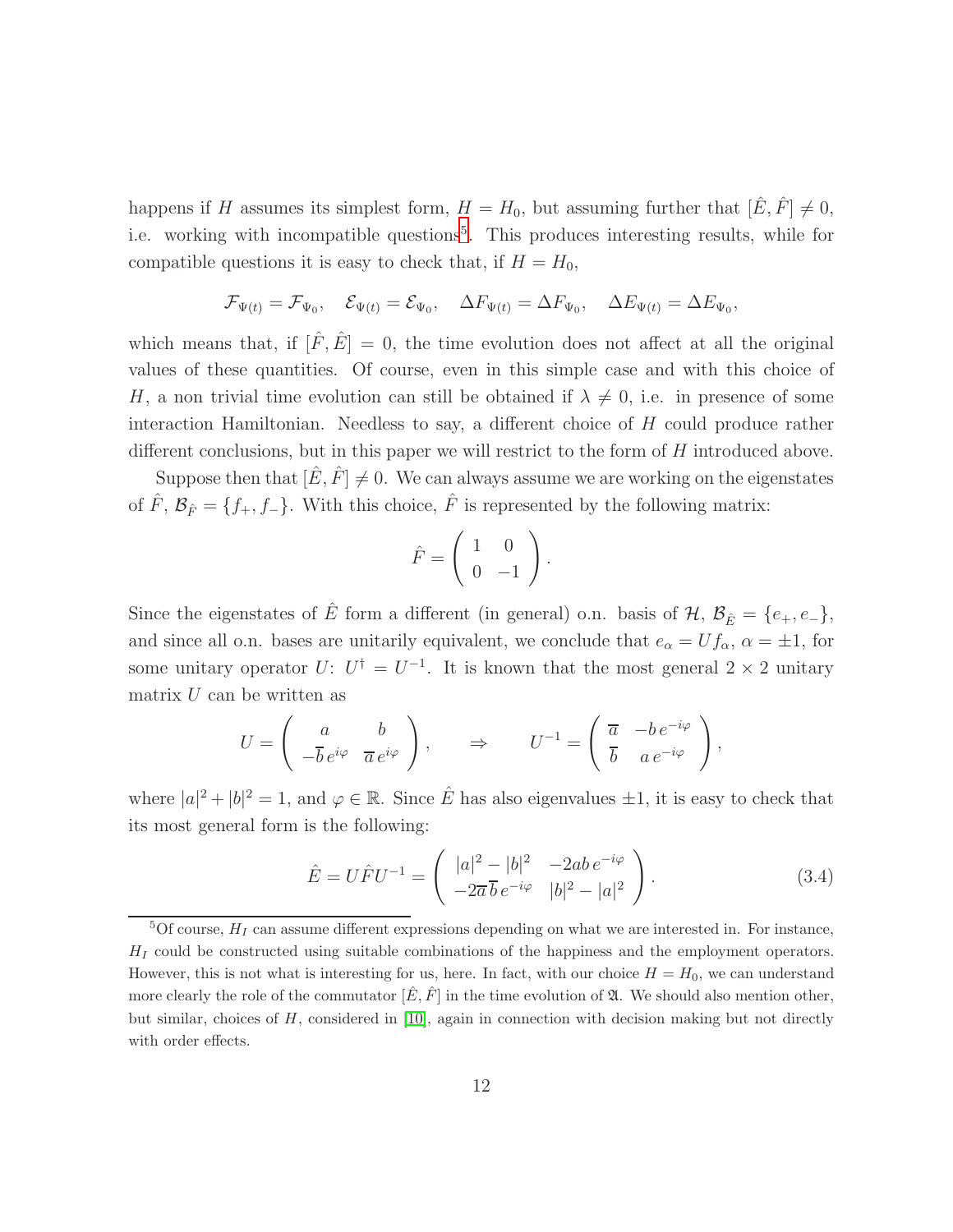We stress that the operators  $\hat{F}$  and  $\hat{E}$  introduced here are the most general pair of operators satisfying our requirements. Straightforward computations show that

$$
\hat{Z} = -i[\hat{F}, \hat{E}] = -4i \begin{pmatrix} 0 & -ab e^{-i\varphi} \\ \overline{a} \, \overline{b} \, e^{i\varphi} & 0 \end{pmatrix},
$$

which is manifestly Hermitian. We see that  $\hat{Z}=0$  if  $a=0$  or  $b=0$ , which implies that  $\hat{E}$ is diagonal while the only non zero elements in  $U$  are along the principal or the secondary diagonal. Simple computations show that

$$
[\hat{F}, \hat{E}] = i\hat{Z}, \qquad [\hat{F}, [\hat{F}, \hat{E}]] = 2i\hat{F}\hat{Z}, \qquad [\hat{F}, [\hat{F}, [\hat{F}, \hat{E}]]] = 4i\hat{F}^2\hat{Z},
$$

and so on. Moreover

$$
[\hat{F}, \hat{E}] = i\hat{Z}, \qquad [\hat{E}, [\hat{F}, \hat{E}]] = 2i\hat{E}\hat{Z}, \qquad [\hat{E}, [\hat{E}, [\hat{F}, \hat{E}]]] = 4i\hat{E}^2\hat{Z},
$$

and so on. Then

$$
\hat{F}(t) = e^{iHt}\hat{F}e^{-iHt} = \hat{F} + it[H, \hat{F}] + \frac{(it)^2}{2!}[H, [H, \hat{F}]] + \frac{(it)^3}{3!}[H, [H, [\hat{F}]]] + ...,
$$

and a similar formula can be written for  $\hat{E}(t)$ . We deduce

<span id="page-12-3"></span>
$$
\hat{F}(t) = \hat{F} + \rho(t, H)\omega_E \hat{Z}, \qquad \hat{E}(t) = \hat{E} - \rho(t, H)\omega_F \hat{Z}, \qquad (3.5)
$$

where

$$
\rho(t, H) = 1 + \frac{1}{2!} (2itH) + \frac{1}{3!} (2itH)^2 + \dots = \frac{e^{2itH} - 1}{2i} H^{-1}.
$$
 (3.6)

The fact that  $H^{-1}$  exists is guaranteed if  $\omega_E \neq \omega_F$ . Going back to  $\mathcal{F}_{\Psi(t)}$  and  $\mathcal{E}_{\Psi(t)}$  we find

<span id="page-12-0"></span>
$$
\mathcal{F}_{\Psi(t)} = \mathcal{F}_{\Psi_0} + \frac{\omega_E}{2i} \left\langle \Psi_0, \left( e^{2itH} - \mathbb{1} \right) H^{-1} \hat{Z} \Psi_0 \right\rangle \tag{3.7}
$$

and

<span id="page-12-1"></span>
$$
\mathcal{E}_{\Psi(t)} = \mathcal{E}_{\Psi_0} - \frac{\omega_F}{2i} \left\langle \Psi_0, \left( e^{2itH} - \mathbb{1} \right) H^{-1} \hat{Z} \Psi_0 \right\rangle, \tag{3.8}
$$

which show how the mean value of the operators  $\hat{F}$  and  $\hat{E}$  evolve in time. As for the time dependence of the variances, since  $\hat{F}^2 = \hat{E}^2 = \mathbb{1}$ , and since  $\Psi(t)$  is normalized, using formulas in [\(3.3\)](#page-10-1) we find that

<span id="page-12-2"></span>
$$
(\Delta F_{\Psi(t)})^2 = 1 - (\mathcal{F}_{\Psi(t)})^2, \qquad (\Delta E_{\Psi(t)})^2 = 1 - (\mathcal{E}_{\Psi(t)})^2, \qquad (3.9)
$$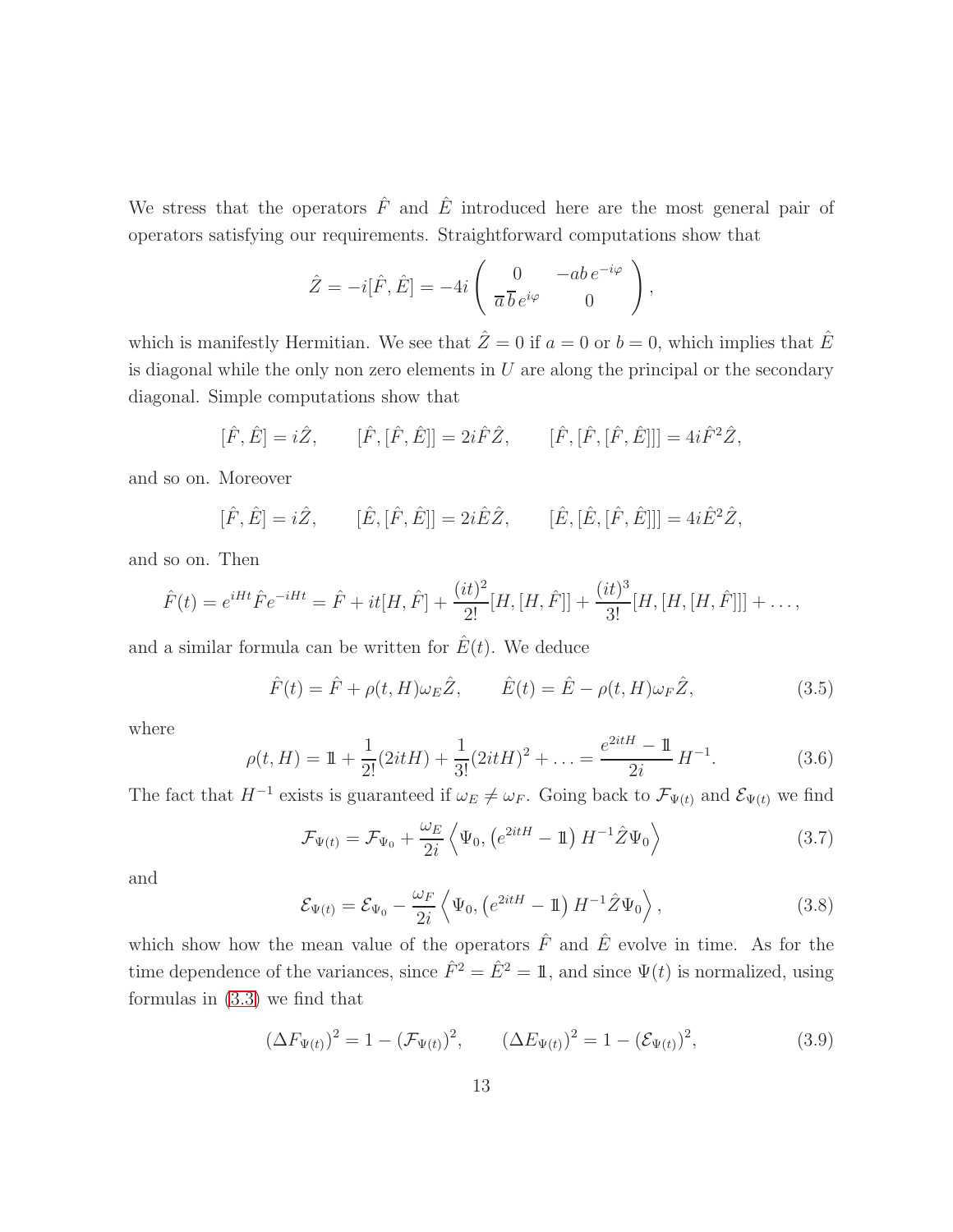where  $\mathcal{F}_{\Psi(t)}$  and  $\mathcal{E}_{\Psi(t)}$  are given in [\(3.7\)](#page-12-0) and [\(3.8\)](#page-12-1).

A simple (but not completely trivial) computation shows that  $\mathcal{F}_{\Psi(t)}$  and  $\mathcal{E}_{\Psi(t)}$  are both real, for all possible choices of  $\Psi_0$ . In particular, if  $\Psi_0$  is an eigenstate of H with eigenvalue  $\lambda_0$ ,  $H\Psi_0 = \lambda_0 \Psi_0$ , then it is possible to conclude that  $\langle \Psi_0, \hat{Z} \Psi_0 \rangle = 0$ . In fact, if from one side we have

$$
\mathcal{F}_{\Psi(t)} = \left\langle e^{-iHt}\Psi_0, \hat{F}e^{-iHt}\Psi_0 \right\rangle = \left\langle e^{-i\lambda_0 t}\Psi_0, \hat{F}e^{-i\lambda_0 t}\Psi_0 \right\rangle = \left\langle \Psi_0, \hat{F}\Psi_0 \right\rangle = \mathcal{F}_{\Psi_0},
$$

on the other side, using [\(3.7\)](#page-12-0), we obtain

$$
\mathcal{F}_{\Psi(t)} = \mathcal{F}_{\Psi_0} + \frac{\omega_E \left( e^{2it\lambda_0} - 1 \right)}{2i\lambda_0} \left\langle \Psi_0, \hat{Z} \Psi_0 \right\rangle.
$$

Hence, this is possible only if  $\langle \Psi_0, \hat{Z} \Psi_0 \rangle = 0$ , as stated. Similar conclusions also follow from  $\mathcal{E}_{\Psi(t)}$ .

Notice that, if  $[\hat{F}, \hat{E}] = 0$ , then  $\hat{Z} = 0$  and formulas [\(3.7\)](#page-12-0) and [\(3.8\)](#page-12-1) collapse into  $\mathcal{F}_{\Psi(t)} = \mathcal{F}_{\Psi_0}$  and  $\mathcal{E}_{\Psi(t)} = \mathcal{E}_{\Psi_0}$ , as expected again because of our previous results.

We see that the mean values and the variances of  $\hat{F}$  and  $\hat{E}$  oscillate with time, between some minimum and some maximum values: there is no a priori equilibrium. This is not a big surprise, since we know that some equilibrium is reached, for instance, if the system (Alice) is coupled to some infinitely extended reservoir, see [\[6,](#page-21-8) [8\]](#page-21-3) for instance. In fact it is not possible, in any finite dimensional Hilbert space, to deduce some dynamics which, in the long run (i.e., without restricting  $t$  to some particular interval), is not periodic or quasiperiodic. This result, see [\[9\]](#page-21-6), does not depend on the particular choice of H we use, as long as  $H$  is Hermitian.

Remark:– As we have already discussed before, in [\[7\]](#page-21-1) we have adopted a different point of view to deal with  $Q_1$  and  $Q_2$  working in a larger Hilbert space independently of their nature. The idea was to use two deformation maps to deform<sup>[6](#page-13-0)</sup>  $\hat{F}$  into  $\hat{F}_{\theta}$  and  $\hat{E}$  into  $\hat{E}_{\theta}$ . Depending on the value of the deformation parameter  $\theta$ ,  $\hat{F}_{\theta}$  can commute with  $\hat{E}_{\theta}$ , or not. But, if we want to take into account also the time evolution, it is not completely

<span id="page-13-0"></span><sup>&</sup>lt;sup>6</sup>Here we are adopting a slightly different notation with respect to [\[7\]](#page-21-1). In particular we call  $\hat{F}$  the operator which was called  $H$  in [\[7\]](#page-21-1), since  $H$  is, here, the Hamiltonian of the system, as universally indicated in the literature.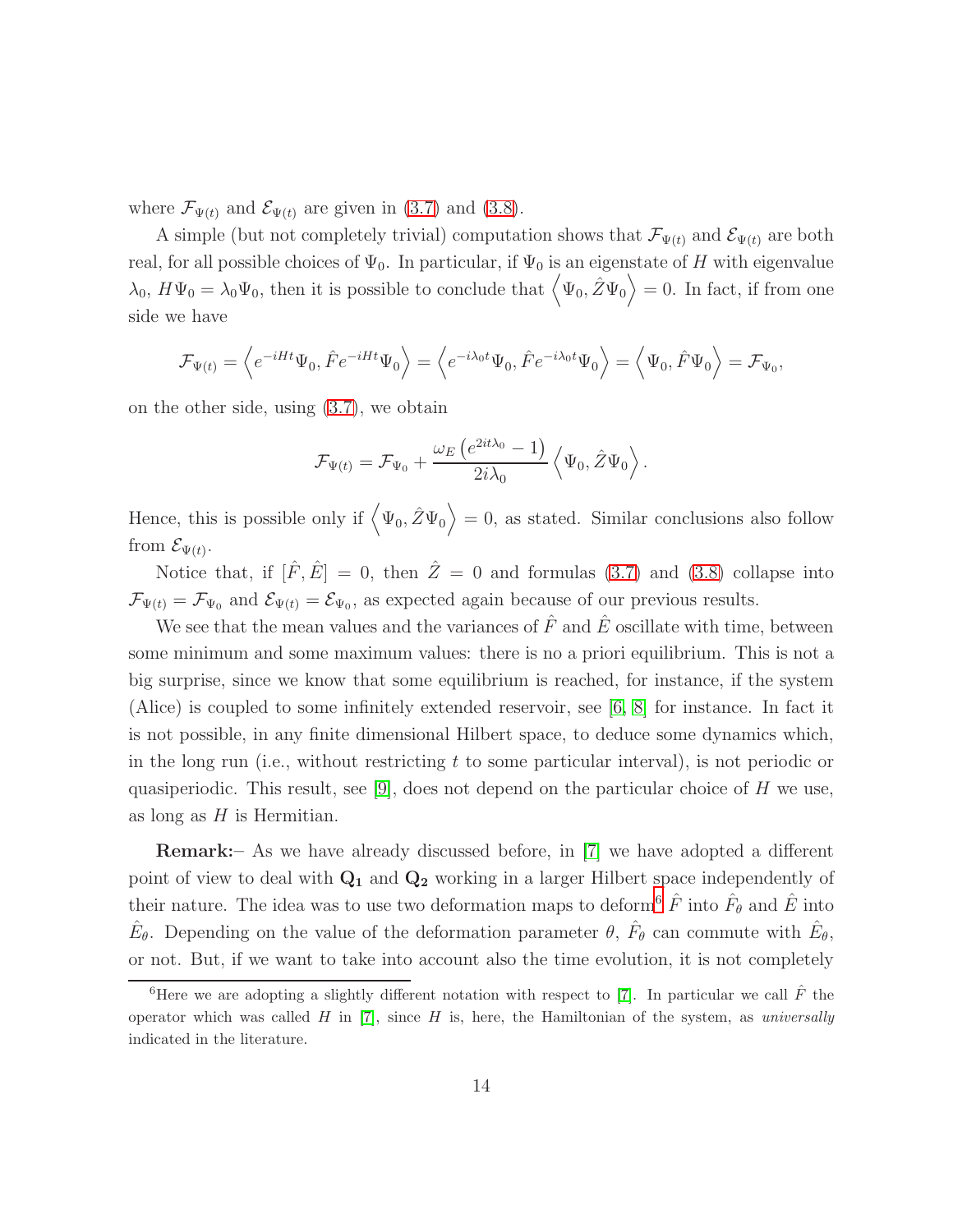clear if we have to evolve  $\hat{F}$  first, and then deform  $\hat{F}(t)$  getting in this way  $(\hat{F}(t))_{\theta}$ , or if we have to deform  $\hat{F}$  first, getting  $\hat{F}_{\theta}$ , and then evolve  $\hat{F}_{\theta}$  in time, getting  $\hat{F}_{\theta}(t)$ . This is because, in general,  $\hat{F}_{\theta}(t) \neq (\hat{F}(t))_{\theta}$ . Similar problems occur for  $\hat{E}$ . Of course, this is not an issue in the present approach, which therefore, at least in this perspective, works better than the one in [\[7\]](#page-21-1).

Formulas [\(3.7\)](#page-12-0) and [\(3.8\)](#page-12-1) can be used to relate the values of  $\mathcal{F}_{\Psi(t)}$  and  $\mathcal{E}_{\Psi(t)}$  directly. In fact, easy computations show that

<span id="page-14-1"></span>
$$
\mathcal{F}_{\Psi(t)} = \mathcal{F}_{\Psi_0} + \frac{\omega_E}{\omega_F} \left( \mathcal{E}_{\Psi_0} - \mathcal{E}_{\Psi(t)} \right). \tag{3.10}
$$

Of course, since  $\|\Psi(t)\| = \|\Psi_0\| = 1$ , the Schwarz inequality implies that

 $|\mathcal{F}_{\Psi(t)}| \leq ||\hat{F}|| = 1, \qquad \mathcal{E}_{\Psi(t)}| \leq ||\hat{E}|| = 1,$ 

for all  $t \geq 0$ . This means that formula [\(3.10\)](#page-14-1) imposes some constraints on the system. For instance, it is impossible to have  $\mathcal{F}_{\Psi_0} = 1$ ,  $\mathcal{E}_{\Psi_0} = 0.8$  and  $\mathcal{E}_{\Psi(t)} = 0.3$ . This is because, being  $\omega_E$  and  $\omega_F$  positive quantities, the right-hand side of [\(3.10\)](#page-14-1) would be greater than 1, which is impossible.

# <span id="page-14-0"></span>IV An application

In this section we discuss an application in details, starting with the static case and then considering what happens when we consider also the time dependence.

#### IV.1 Before time evolves

We begin our analysis by considering first the simplest situation, i.e. the case in which it is particularly simple to identify the state of the system. This is the case, for instance, if we imagine that  $\mathcal{F}_{\Psi_0} = 1$  and  $\mathcal{E}_{\Psi_0} = 0.8$ . This choice simplifies the situation, since it is only compatible with  $\Psi_0 = c_+ f_+$ , with  $|c_+| = 1^7$  $|c_+| = 1^7$ . Hence, if  $\hat{E}$  takes the form

<span id="page-14-3"></span>
$$
\hat{E} = \begin{pmatrix} \cos 2\theta & \sin 2\theta \\ \sin 2\theta & -\cos 2\theta \end{pmatrix}
$$
 (4.1)

<span id="page-14-2"></span><sup>&</sup>lt;sup>7</sup>We fix  $c_{+} = 1$  in the following.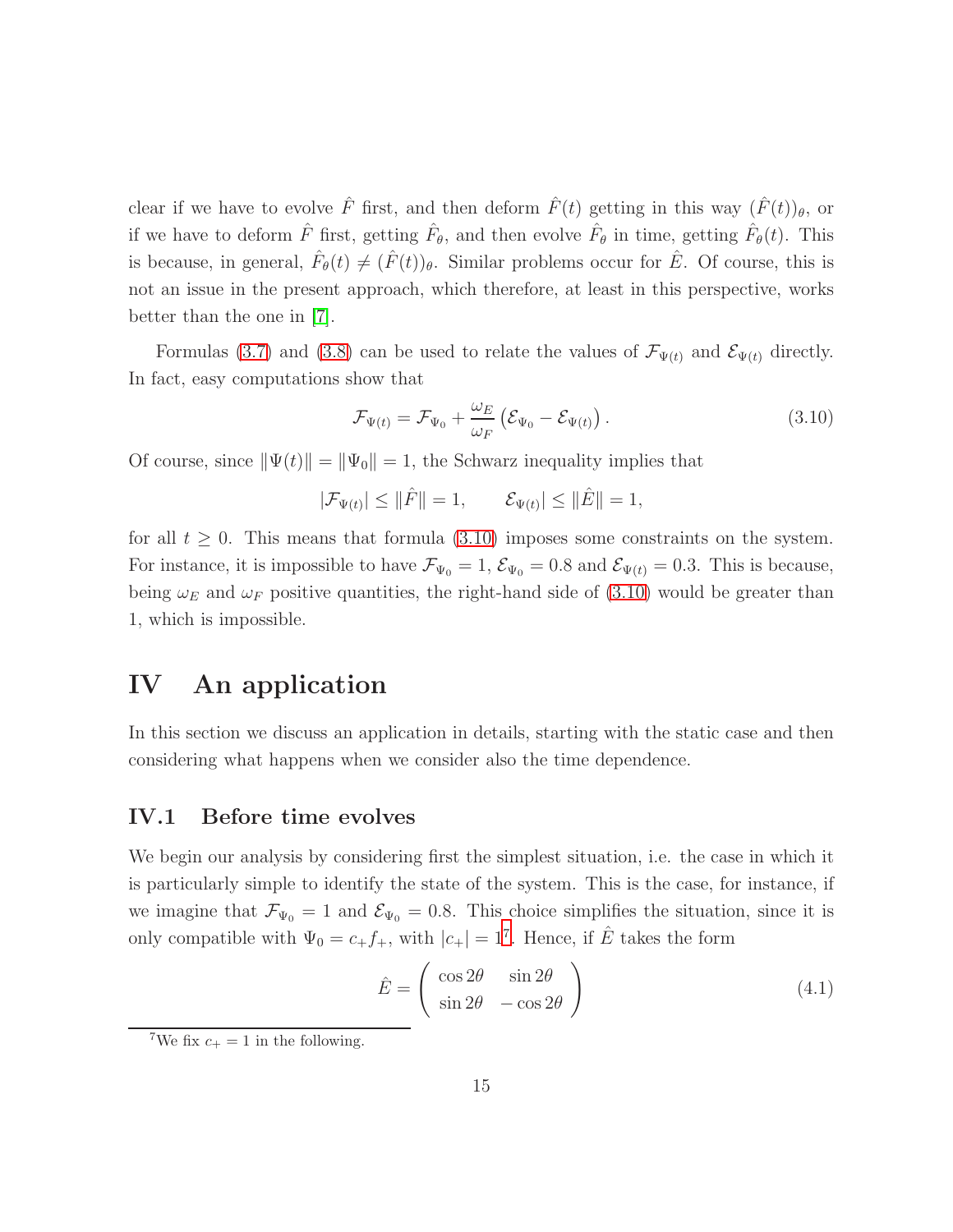$\langle f_+, \hat{E} f_+ \rangle = \cos 2\theta = 0.8$ , which implies that  $\sin 2\theta = \pm 0.6$ . Hence  $\hat{E}$  can only be one discussed below as a particular case of [\(3.9\)](#page-12-2), see Appendix B, it follows that  $\mathcal{E}_{\Psi_0} =$ of the following two matrices:

$$
\hat{E}_1 = \frac{1}{5} \begin{pmatrix} 4 & 3 \\ 3 & -4 \end{pmatrix}, \qquad \hat{E}_2 = \frac{1}{5} \begin{pmatrix} 4 & -3 \\ -3 & -4 \end{pmatrix}.
$$

For concreteness, we will use in the following the matrix  $\hat{E}_1$ .

Formula [\(3.10\)](#page-14-1) allows us to compute  $\mathcal{E}_{\Psi(T)}$ , for some  $T > 0$ , once we know  $\mathcal{F}_{\Psi_0}, \mathcal{E}_{\Psi_0}$ and  $\mathcal{F}_{\Psi(T)}$ . Indeed, from [\(3.10\)](#page-14-1) we get

$$
\mathcal{E}_{\Psi(T)} = \mathcal{E}_{\Psi_0} + \frac{\omega_F}{\omega_E} \left( \mathcal{F}_{\Psi(T)} - \mathcal{F}_{\Psi_0} \right) = 0.8 + 0.2 \frac{\omega_F}{\omega_E},
$$

if  $\mathcal{F}_{\Psi(T)} = 0.8$ . Needless to say, this is only compatible with  $\omega_F < \omega_E$ . If this constraint is not satisfied, the numbers we are considering here are simply not allowed. Formula [\(3.10\)](#page-14-1), and its consequence above, shows that there is a strong relation between the mean values of  $\hat{F}$  and of  $\hat{E}$ . This is not surprising, because of the fact that  $Q_1$  and  $Q_2$  are incompatible. This can be made explicit by computing the commutator  $[\hat{F}, \hat{E}]$ , which is different from zero. However, since  $\Psi_0$  is an eigenstate of  $\hat{F}$ , we have  $\langle \Psi_0, [\hat{F}, \hat{E}]\Psi_0 \rangle = 0$ :  $\hat{F}$  and  $\hat{E}$  are weakly commuting on  $\Psi_0$ , [\[23\]](#page-22-10). Moreover, for the same reason,  $\Delta \mathcal{F}_{\Psi_0} = 0$ and the inequality in [\(2.7\)](#page-7-0) is trivially satisfied.

It is maybe more interesting to consider a situation in which neither  $\mathcal{F}_{\Psi_0}$  nor  $\mathcal{E}_{\Psi_0}$ are  $\pm 1$ . In this case, the state of the system cannot be an eigenstate of F or of E. Suppose, to be concrete, that the answers to  $\mathbf{Q}_1$  and  $\mathbf{Q}_2$  are, respectively, 0.6 and 0.8. This means that Alice is in a state  $\Psi_{12}$  such that  $\mathcal{F}_{\Psi_{12}} = 0.6$  and  $\mathcal{E}_{\Psi_{12}} = 0.8$ . The vector  $\Psi_{12}$  can be (almost) fixed by means of these numbers, which are also sufficient to deduce the value of the angle  $\theta$  in [\(4.1\)](#page-14-3). Calling x and y the components of  $\Psi_{12}$ , and restricting for simplicity to  $x, y \ge 0$ ,  $\mathcal{F}_{\Psi_{12}} = \langle \Psi_{12}, \hat{F} \Psi_{12} \rangle = 0.6$ , together with the normalization constraint  $x^2 + y^2 = 1$ , produces  $\Psi_{12} = \frac{1}{\sqrt{2}}$ 5  $\begin{pmatrix} 2 \end{pmatrix}$ 1  $\setminus$ . If we use this vector in  $\mathcal{E}_{\Psi_{12}} = \langle \Psi_{12}, \hat{E} \Psi_{12} \rangle = 0.8$  we can fix (non uniquely!) the value of  $\theta$ . The simplest choice is  $\theta = \frac{\pi}{4}$  $\frac{\pi}{4}$ , which corresponds to the following expression for  $\hat{E}$ :  $\hat{E} =$  $\left(\begin{array}{cc} 0 & 1 \\ 1 & 0 \end{array}\right)$ , which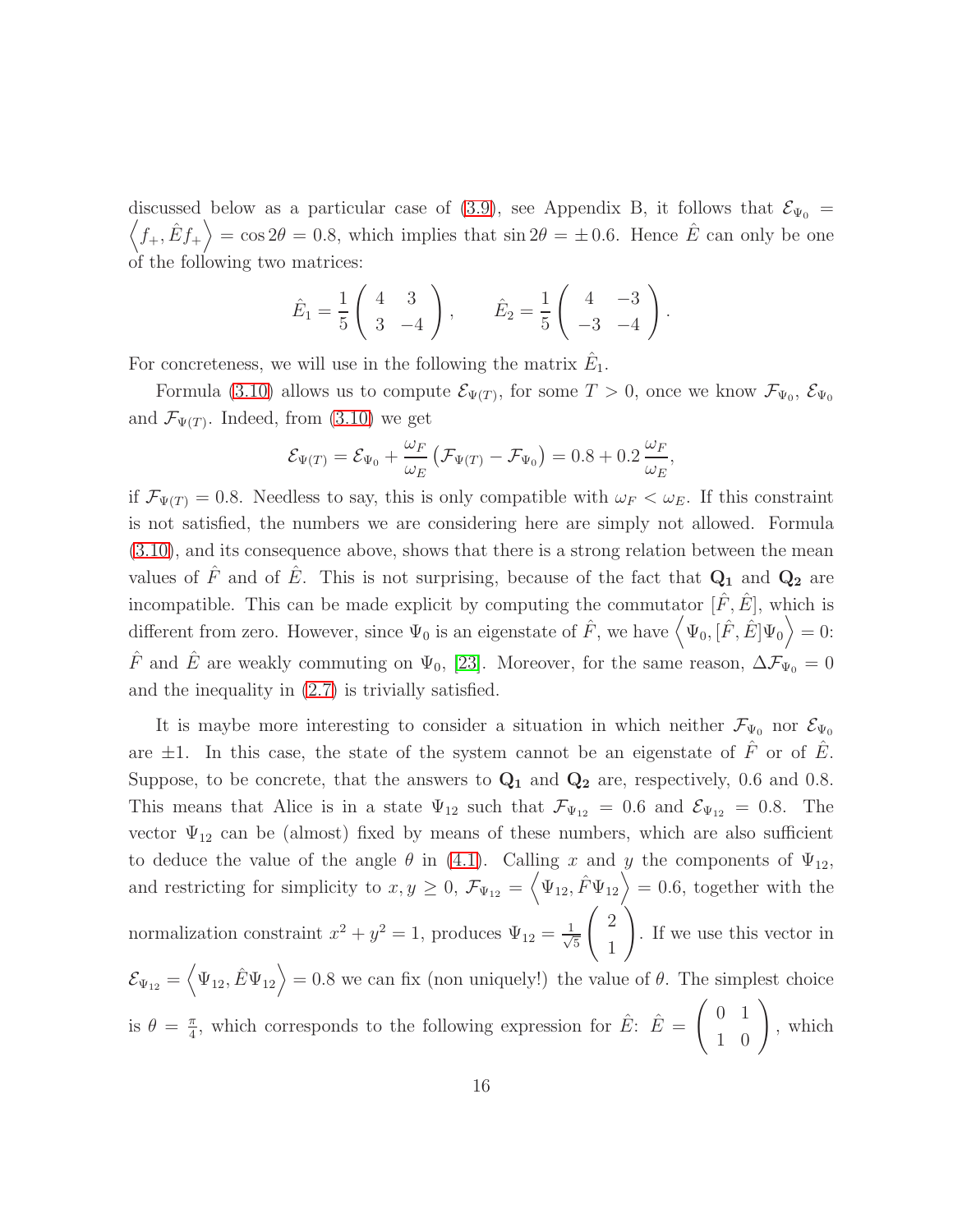do not commute with  $\hat{F}$ :  $[\hat{F}, \hat{E}] = 2\begin{pmatrix} 0 & 1 \\ -1 & 0 \end{pmatrix}$ . Hence  $Q_1$  and  $Q_2$  are incompatible. Nevertheless, it is easy to check that  $(\Psi_{12}, [\hat{F}, \hat{E}]\Psi_{12}) = 0$ , so that  $\hat{F}$  and  $\hat{E}$  are weakly commuting on  $\Psi_{12}$ . As for the variances, from [\(3.9\)](#page-12-2) we get  $\Delta \mathcal{F}_{\Psi_{12}} = 0.8$  and  $\Delta \mathcal{E}_{\Psi_{12}} = 0.6$ , so that the Heisenberg-Robinson inequality is trivially satisfied.

It is interesting to see now what happens if we reverse the order of  $Q_1$  and  $Q_2$ . As it is discussed in several experiments, see [\[7\]](#page-21-1) and references therein, this corresponds usually to different answers to the same questions. We refer to the cited papers for a psychological discussion on the reason behind this order effect. Here we just assume that, with this reverse order, we get different answers. In particular, let us assume that the answers are now  $\mathcal{F}_{\Psi_{21}} = 0.8$  and  $\mathcal{E}_{\Psi_{21}} = 0.6$ , where  $\Psi_{21}$  is the new vector, in general different from  $\Psi_{12}$ . In fact, with the same procedure as before, requiring that  $\mathcal{F}_{\Psi_{21}} = \langle \Psi_{21}, \hat{F} \Psi_{21} \rangle = 0.8$  and  $\setminus$ 

 $\mathcal{E}_{\Psi_{21}} = \left\langle \Psi_{21}, \hat{E} \Psi_{21} \right\rangle = 0.6$  produces the vector  $\Psi_{21} = \frac{1}{\sqrt{1}}$  $\frac{1}{10}$   $\begin{pmatrix} 3 \\ 1 \end{pmatrix}$ 1 and the same matrix  $E$  as before. This is reasonable, since while we expect that the state of the system can change if we exchange the order of the questions, it is natural to imagine that this does not happen with the matrices representing the questions the expressions of the operators are invariant under  $Q_1 \rightleftarrows Q_2$ , while the vectors are not. The variances can finally be easily computed.

Remark:– It is worth pointing out that this is not always possible. In fact, if we consider the choice  $\mathcal{F}_{\Psi_a} = \mathcal{E}_{\Psi_a} = 0.5$ , repeating the same approach as above would produce a new vector  $\Psi_a$ , different from  $\Psi_{12}$  and  $\Psi_{21}$  above, and a new expression for  $\hat{E}$ , different from the previous one,  $\left(\begin{array}{cc} 0 & 1\\ 1 & 0 \end{array}\right)$ . Hence we would have two pairs of values,  $(\mathcal{F}_{\Psi}, \mathcal{E}_{\Psi}) = (0.6, 0.8)$  and  $(\mathcal{F}_{\Psi}, \mathcal{E}_{\Psi}) = (0.5, 0.5)$ , giving rise to different expressions of (at least one of) the observables of  $\mathfrak{A}$ . This suggests to consider these choices as *incompatible*: if one pair can be found in a concrete experiment, the other cannot. We think that this aspect of our approach should be better understood.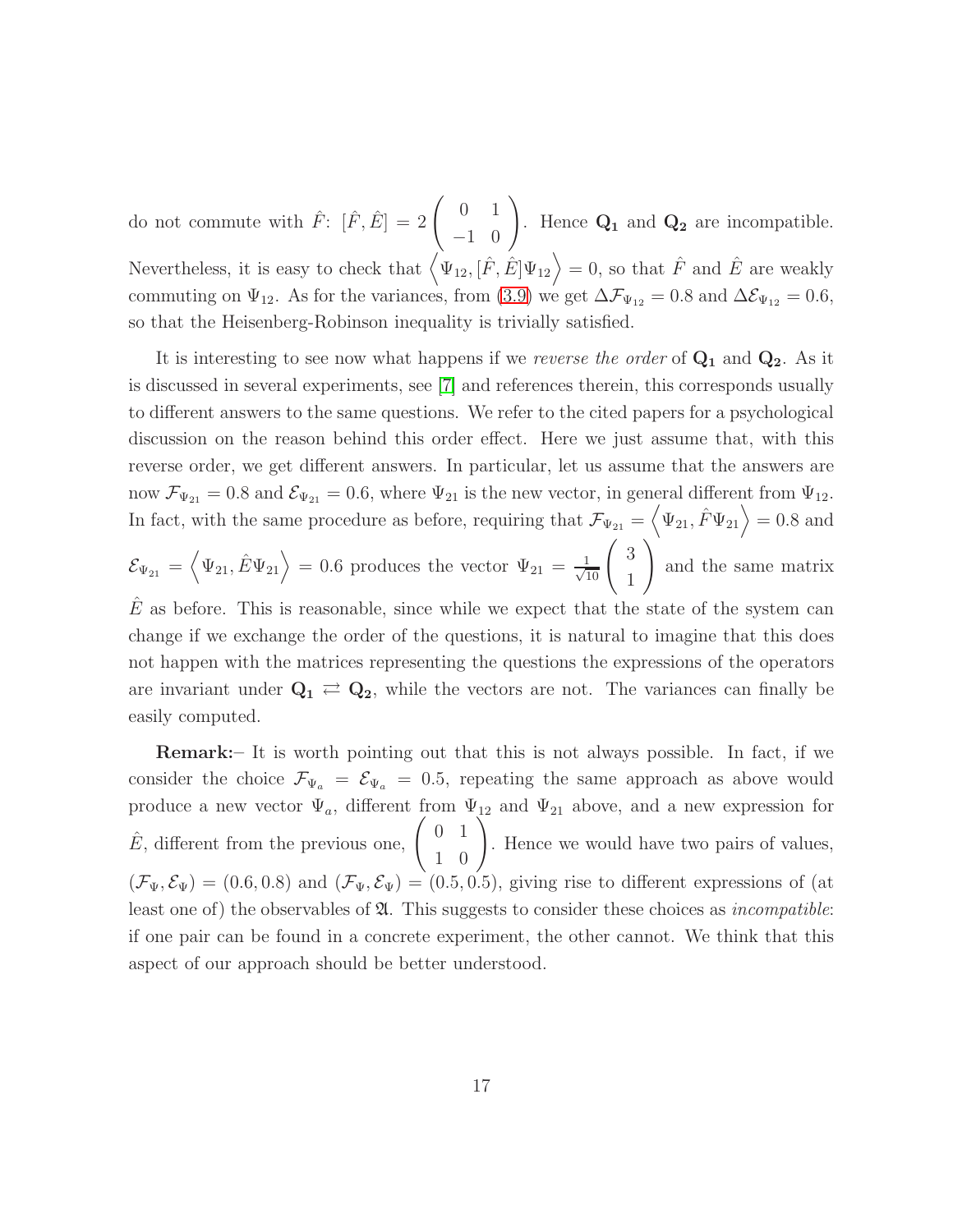#### IV.2 The time evolution

With the forms of  $\hat{F}$  and  $\hat{E}$  deduced above, the Hamiltonian looks like  $H =$  $\int \omega_F \ \ \ \omega_E$  $\omega_E$   $-\omega_F$  $\setminus$ . Calling  $\Omega^2 = \omega_F^2 + \omega_E^2$ , it is possible to check that  $H^{2k} = \Omega^{2k} \mathbb{1}$ , and  $H^{2k+1} = \Omega^{2k} H$ ,  $k = 0, 1, 2, 3, \ldots$  These equalities, replaced in the expression for  $F(t)$  in [\(3.5\)](#page-12-3), imply that, for instance,

$$
\hat{F}(t) = \hat{F} + \frac{\omega_E}{2\Omega} \left( \sin(2t\Omega) + \frac{1}{i\Omega} (\cos(2t\Omega) - 1)H \right) \hat{Z},
$$

with a similar formula for  $\hat{E}(t)$ . Restricting ourselves to the case in which, at  $t = 0$ , the system is in the state  $\Psi_{12}$ , we conclude that

$$
\mathcal{F}_{\Psi_{12}(t)} = \mathcal{F}_{\Psi_{12}} + \frac{\omega_E}{5\Omega^2} \left( \cos(2t\Omega) - 1 \right) \left( 3\omega_E - 4\omega_F \right),
$$

with a similar formula for  $\mathcal{E}_{\Psi_{12}(t)}$ . It is clear that this is a periodic function, with period  $T=\frac{\pi}{0}$  $\frac{\pi}{\Omega}$ . In particular, for  $t_k = Tk$ ,  $k = 0, 1, 2, \ldots$ , we have  $\mathcal{F}_{\Psi_{12}(t_k)} = \mathcal{F}_{\Psi_{12}}$ .

It is interesting to observe that the ratio between  $\omega_E$  and  $\omega_F$  in the Hamiltonian has consequences on the time evolution of  $\hat{F}$ ,  $\hat{E}$ , and on their mean values. In particular, if  $\omega_E \gg \omega_F$ , we find

$$
\mathcal{F}_{\Psi_{12}(t)} \simeq \mathcal{F}_{\Psi_{12}} + \frac{3}{5} \left( \cos(2t\Omega) - 1 \right),
$$

while, if  $\omega_E \ll \omega_F$ ,

 $\mathcal{F}_{\Psi_{12}(t)} \simeq \mathcal{F}_{\Psi_{12}}.$ 

This last result can be easily understood: if  $\omega_F$  is much larger than  $\omega_E$ , the Hamiltonian H can be approximated with  $H \simeq \omega_F \hat{F}$ , which commutes with  $\hat{F}$ . Hence, in this limit,  $\hat{F}(t) \simeq \hat{F}$ , and  $\mathcal{F}_{\Phi(t)} \simeq \mathcal{F}_{\Phi}$  for each vector  $\Phi \in \mathcal{H}$ . For the same reason, if  $\omega_E \gg \omega_F$ ,  $H \simeq \omega_E \hat{E}$ , and  $\hat{E}(t) \simeq \hat{E}$ . Hence  $\mathcal{E}_{\Phi(t)} \simeq \mathcal{E}_{\Phi}$  for each vector  $\Phi \in \mathcal{H}$ , while  $\mathcal{F}_{\Phi(t)}$  evolves in time in a non trivial way.

Of course, the results deduced here are strongly related to our choice of  $H = H_0$ . In particular we see that, even in the absence of interactions, a free dynamics for incompatible questions of the kind considered here produces a non trivial time evolution for the system. It is surely interesting to see what happens if  $\lambda \neq 0$ , so that  $H = H_0 + \lambda H_I$ , and try to understand which expressions for  $H_I$  are reasonable in our context. We hope to be able to give some answer soon.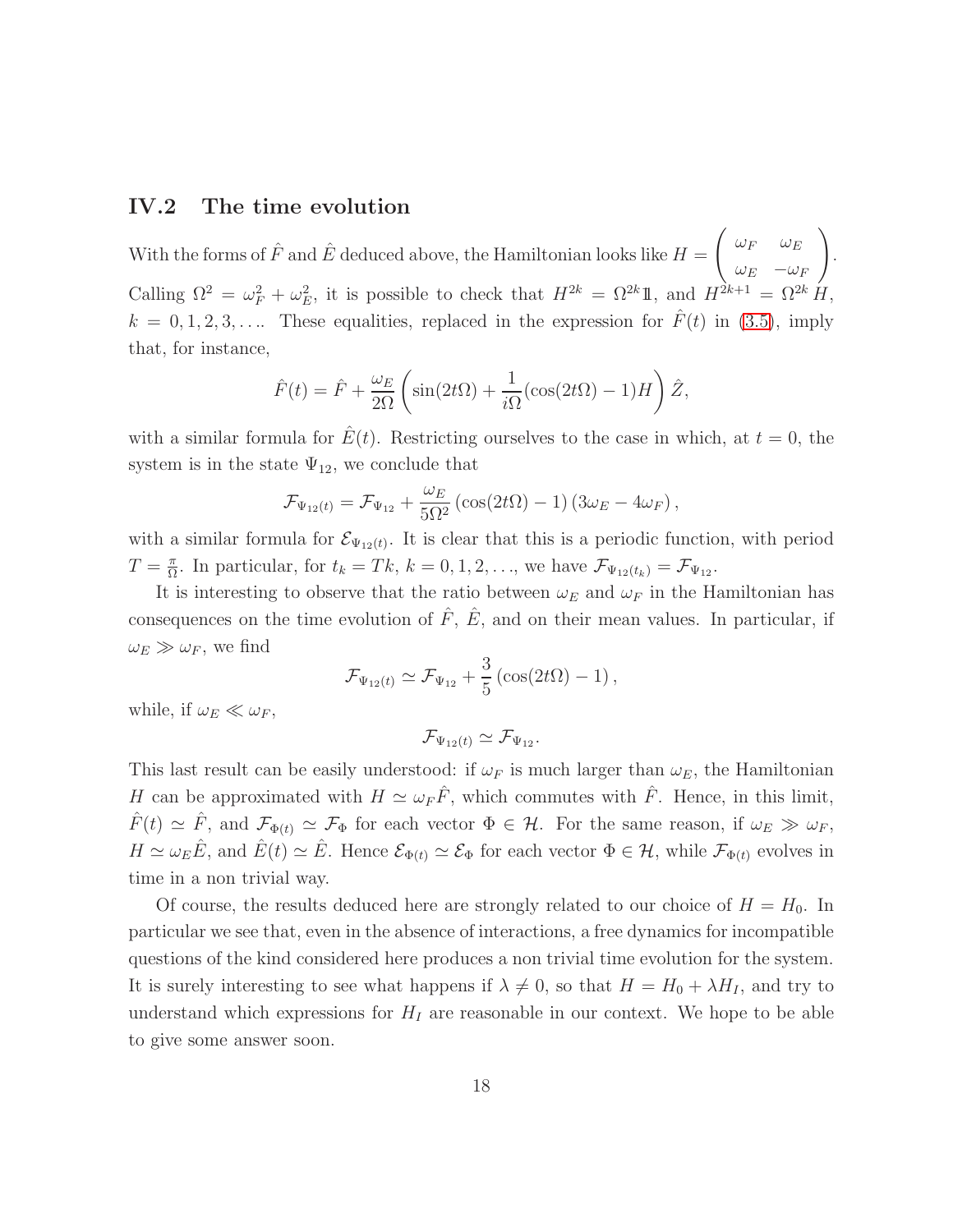# <span id="page-18-0"></span>V Conclusions

We have proposed a simple approach to the analysis of compatible and incompatible questions, based on the role of commutators for Hermitian operators and on the related Heisenberg-Robinson inequality. The approach proposed here simplifies significantly the one considered in [\[7\]](#page-21-1), and can be efficiently adopted when the dynamics of the system is considered. We have computed, for a simple but not trivial choice of the Hamiltonian driving the time evolution, how the mean values of the operators associated to the incompatible questions evolve, and we have considered, in many details, a simple example of the procedure.

Of course, this paper is just a first step towards a more detailed analysis of the dynamics in Decision Making processes: more general questions, not necessarily binary, and more general Hamiltonians, should be considered, together with more applications to concrete cases. These are only part of our future plans.

# Acknowledgements

The author acknowledges partial support from Palermo University and from G.N.F.M. The author really enjoyed several interactions with Prof. J. Busemeyer while writing this paper. Thanks!

## Appendix A: A detailed analysis on the variance

Because of its role in our analysis, we review briefly some useful facts on the expectation value and on the variance of an Hermitian operator  $\hat{X}$  living in  $\mathcal{H} = \mathbb{C}^2$  on a normalized vector  $\Phi \in \mathcal{H}$ . We call  $x_1$  and  $x_2$  the eigenvalues of  $\hat{X}$ , assuming that  $x_1 < x_2$ , and  $\varphi_1$ and  $\varphi_2$  the corresponding eigenvectors:  $\hat{X}\varphi_j = x_j\varphi_j$ ,  $j = 1, 2$ . As usual, we put

$$
X_{\Phi} = \left\langle \Phi, \hat{X} \Phi \right\rangle, \qquad (\Delta X_{\Phi})^2 = \left\langle \Phi, (\hat{X} - X_{\Phi})^2 \Phi \right\rangle,
$$

where  $\Phi = c_1 \varphi_1 + c_2 \varphi_2$ ,  $|c_1|^2 + |c_2|^2 = 1$ . Easy computations show that we can write

$$
X_{\Phi} = |c_1|^2 (x_1 - x_2) + x_2, \qquad \Delta X_{\Phi} = (x_1 - x_2)|c_1|\sqrt{1 - |c_1|^2}.
$$
 (A.1)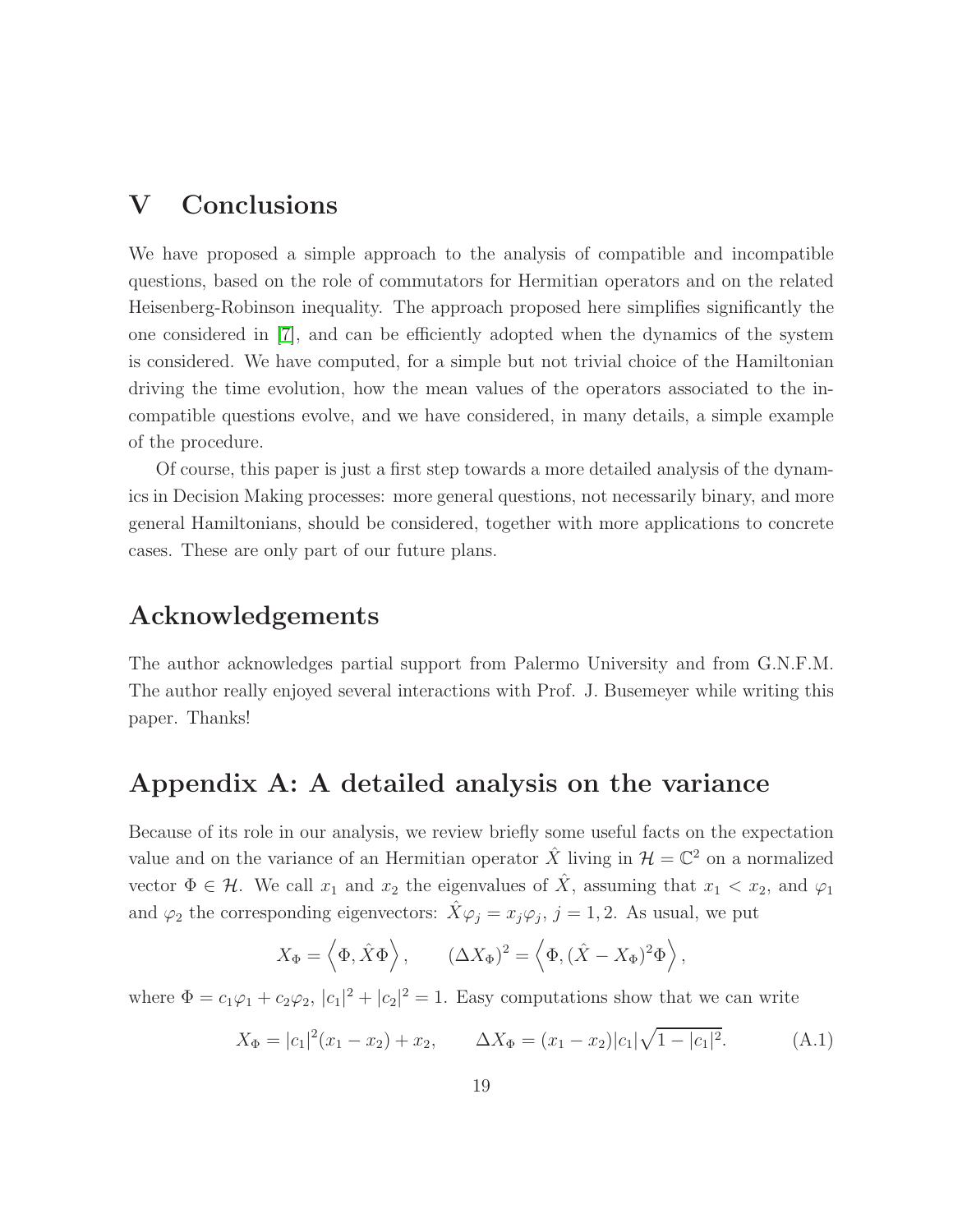We see that  $\Delta X_{\Phi} = 0$  if  $|c_1| = 0, 1$ , which correspond to  $|c_2| = 1, 0$ . Moreover, if  $|c_1| = 0$ then  $X_{\Phi} = x_2$ , while  $X_{\Phi} = x_1$  if  $|c_2| = 0$ . It is possible to prove the following inequalities, true for all  $\Phi$ :

$$
x_2 \le X_{\Phi} \le x_1, \qquad 0 \le \Delta X_{\Phi} \le \frac{x_1 - x_2}{2} =: \Delta X_{\text{max}}, \tag{A.2}
$$

which show that  $x_2 + \Delta X_{max} < x_1$ . Notice that  $\Delta X_{\Phi}$  is not necessarily small, when compared to  $x_1$  or  $x_2$ . Its magnitude, in fact, can easily increase when  $x_1$  and  $x_2$  are different enough, so that the difference  $x_1 - x_2$  is large. On the other hand,  $\Delta X_{\Phi}$  is surely small if  $x_1 \simeq x_2$ , which is not the case for the situation considered in Section [II,](#page-2-1) where  $x_1 = -x_2 = 1.$ 

# Appendix B: Saturation of the Uncertainty relation

The starting point is the inequality

$$
\Delta \mathcal{F}_\Psi \, \Delta \mathcal{E}_\Psi \geq \frac{\left|\left\langle \Psi , [\hat{F}, \hat{E}] \Psi \right\rangle \right|}{2},
$$

in Section [II.1.2.](#page-8-2) It is interesting to discuss the possibility of finding a non trivial vector Φ saturating it, i.e. producing the equality

<span id="page-19-0"></span>
$$
\Delta \mathcal{F}_{\Phi} \,\Delta \mathcal{E}_{\Phi} = \frac{\left| \left\langle \Phi, [\hat{F}, \hat{E}] \Phi \right\rangle \right|}{2}.
$$
\n(B.3)

For simplicity we restrict to the operator  $\hat{E}$  in [\(2.9\)](#page-8-1) with the particular choice  $a = \cos \theta$ ,  $b = \sin \theta$  and  $\varphi = 0$ . Hence

$$
\hat{F} = \begin{pmatrix} 1 & 0 \\ 0 & -1 \end{pmatrix}, \qquad \hat{E} = \begin{pmatrix} \cos 2\theta & \sin 2\theta \\ \sin 2\theta & -\cos 2\theta \end{pmatrix}, \qquad [\hat{F}, \hat{E}] = 2\sin 2\theta \begin{pmatrix} 0 & 1 \\ -1 & 0 \end{pmatrix}.
$$

The unknown state  $\Phi$  is the following normalized column vector

$$
\Phi = \begin{pmatrix} \varphi_1 e^{i\theta_1} \\ \varphi_2 e^{i\theta_2} \end{pmatrix},
$$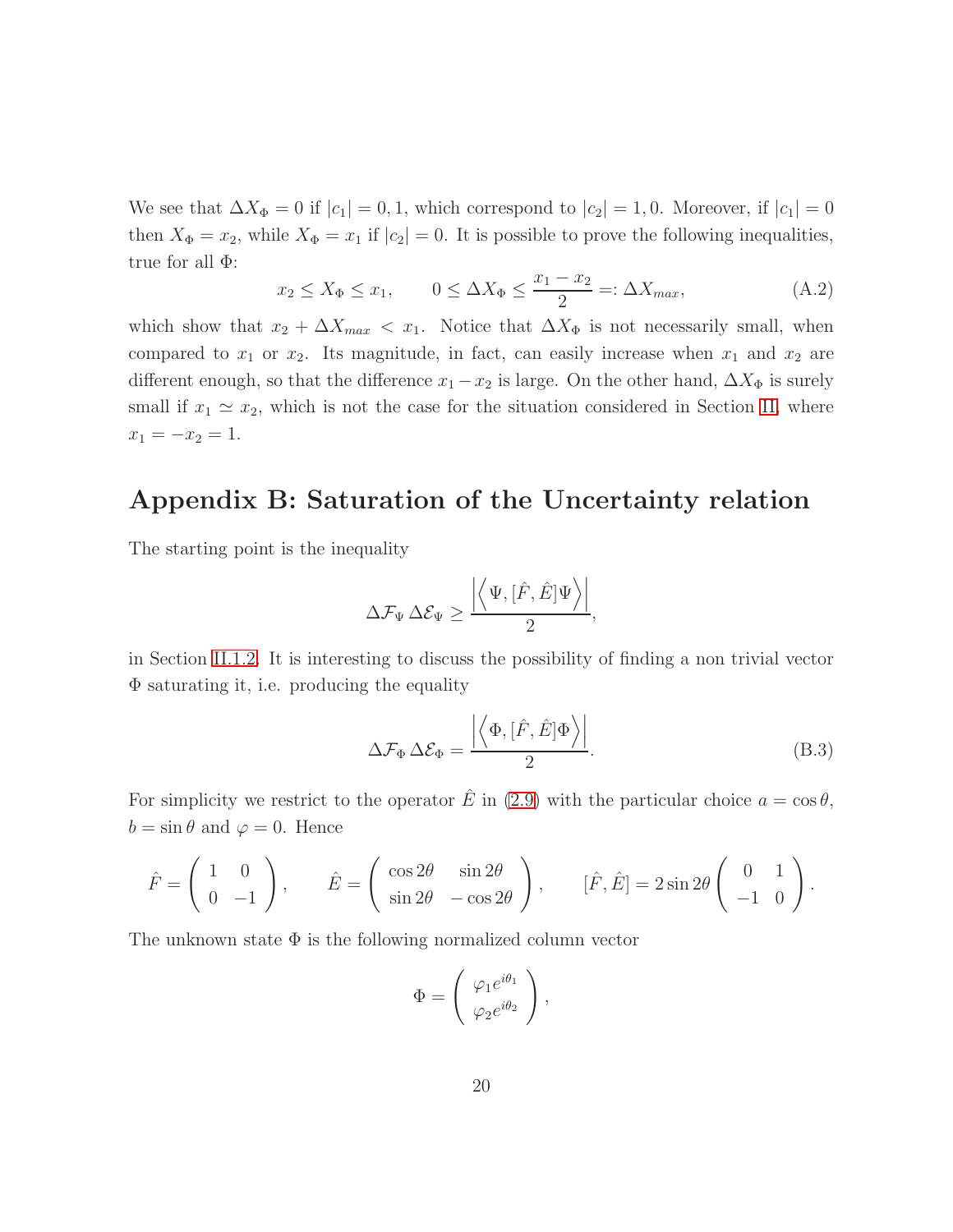where  $\varphi_j, \theta_j \in \mathbb{R}$ , and  $\varphi_1^2 + \varphi_2^2 = 1$ . Straightforward computations show that

$$
\mathcal{F}_{\Phi} = \varphi_1^2 - \varphi_2^2, \qquad \mathcal{E}_{\Phi} = \cos 2\theta (\varphi_1^2 - \varphi_2^2) + 2\sin 2\theta \varphi_1 \varphi_2 \cos(\theta_1 - \theta_2),
$$

while  $(\Delta \mathcal{F}_{\Phi})^2 = 1 - \mathcal{F}_{\Phi}^2$  and  $(\Delta \mathcal{E}_{\Phi})^2 = 1 - \mathcal{E}_{\Phi}^2$ . Also,

$$
\frac{1}{2} \left| \left\langle \Phi, [\hat{F}, \hat{E}] \Phi \right\rangle \right| = 2 |\sin 2\theta \varphi_1 \varphi_2 \sin(\theta_2 - \theta_1)|.
$$

With these results, it is easy to see that [\(B.3\)](#page-19-0) is satisfied if  $\varphi_1 = 0$  or if  $\varphi_2 = 0$ . But these solutions correspond to  $\Phi$  being an eigenstate of  $\hat{F}$ , which is obvious. Another solution which can be easily found is  $\theta_1 = \theta_2$ ,  $\varphi_1 = \cos \theta$  and  $\varphi_2 = \sin \theta$ . But, with this choice,  $\Phi$ is an eigenstate of  $\hat{E}$ , obvious again. We are interested in finding solutions which are not of this type. Rather than looking for the most general solution, we restrict here to the special case of  $\theta = \frac{\pi}{4}$  $\frac{\pi}{4}$ . Other choices can be considered similarly. Equation [\(B.3\)](#page-19-0) becomes

$$
\cos^{2}(\theta_{1} - \theta_{2}) = 4\varphi_{1}^{2}\varphi_{2}^{2}\cos^{2}(\theta_{1} - \theta_{2}),
$$

which admits two different type of solutions: (i) if  $cos(\theta_1 - \theta_2) = 0$  all choices of  $\varphi_j$  are possible, if  $\varphi_1^2 + \varphi_2^2 = 1$ . On the other hand, if  $\cos(\theta_1 - \theta_2) \neq 0$ , then the only possible solutions are those with  $\varphi_1^2 = \varphi_2^2 = \frac{1}{2}$  $\frac{1}{2}$ . However, in this case, it is important to restrict to those values of  $\theta_1$  and  $\theta_2$  for which  $\Phi$  is not an eigenstate of E, not to make the situation trivial.

Solutions of this kind do exist: for instance, if  $\theta_1 = \frac{\pi}{2}$  $\frac{\pi}{2}, \theta_2 = 0, \varphi_1 = \frac{1}{2}$  $\frac{1}{2}$  and  $\varphi_2 = \frac{\sqrt{3}}{2}$  $\frac{\sqrt{3}}{2}$ , we compute  $(\Delta \mathcal{F}_{\Phi})^2 = \frac{3}{4}$  $\frac{3}{4}$ ,  $(\Delta \mathcal{E}_{\Phi})^2 = 1$  and  $\frac{1}{4}$  $\begin{array}{c} \hline \end{array}$  $\left\langle \Phi ,[\hat{F},\hat{E}] \Phi \right\rangle \Big|$  $\frac{2}{4} = \frac{3}{4}$  $\frac{3}{4}$ . Hence  $\Phi$  solves [\(B.3\)](#page-19-0), and  $\Phi$  is an eigenstate of neither  $\hat{E}$ , nor  $\hat{F}$ .

Another possible choice is the following:  $\theta_1 = \frac{\pi}{4}$  $\frac{\pi}{4}, \ \theta_2 \ = \ 0, \ \varphi_1 \ = \ \varphi_2 \ = \ \frac{1}{\sqrt{2}}$ 2 . Then  $(\Delta \mathcal{F}_{\Phi})^2 = 1, (\Delta \mathcal{E}_{\Phi})^2 = \frac{1}{2}$  $rac{1}{2}$  and  $rac{1}{4}$  $\begin{array}{c} \hline \end{array}$  $\left\langle \Phi , [\hat{F} , \hat{E}] \Phi \right\rangle \Big|$  $\frac{2}{3} = \frac{1}{2}$  $\frac{1}{2}$ . Again, we saturate (in a non trivial way), the uncertainty relation for E and F. This means that many *optimal states* do exist, at least in our particular case, and, we expect, also in more realistic systems relevant in Decision Making. In Quantum Mechanics, states which saturate the Heisenberg-Robinson inequality are rather important: coherent states, for instance, have this properties, [\[15\]](#page-22-11). We wonder if the states found in this section (or others, with similar properties) have some relevance in Decision Making. This is an open problem.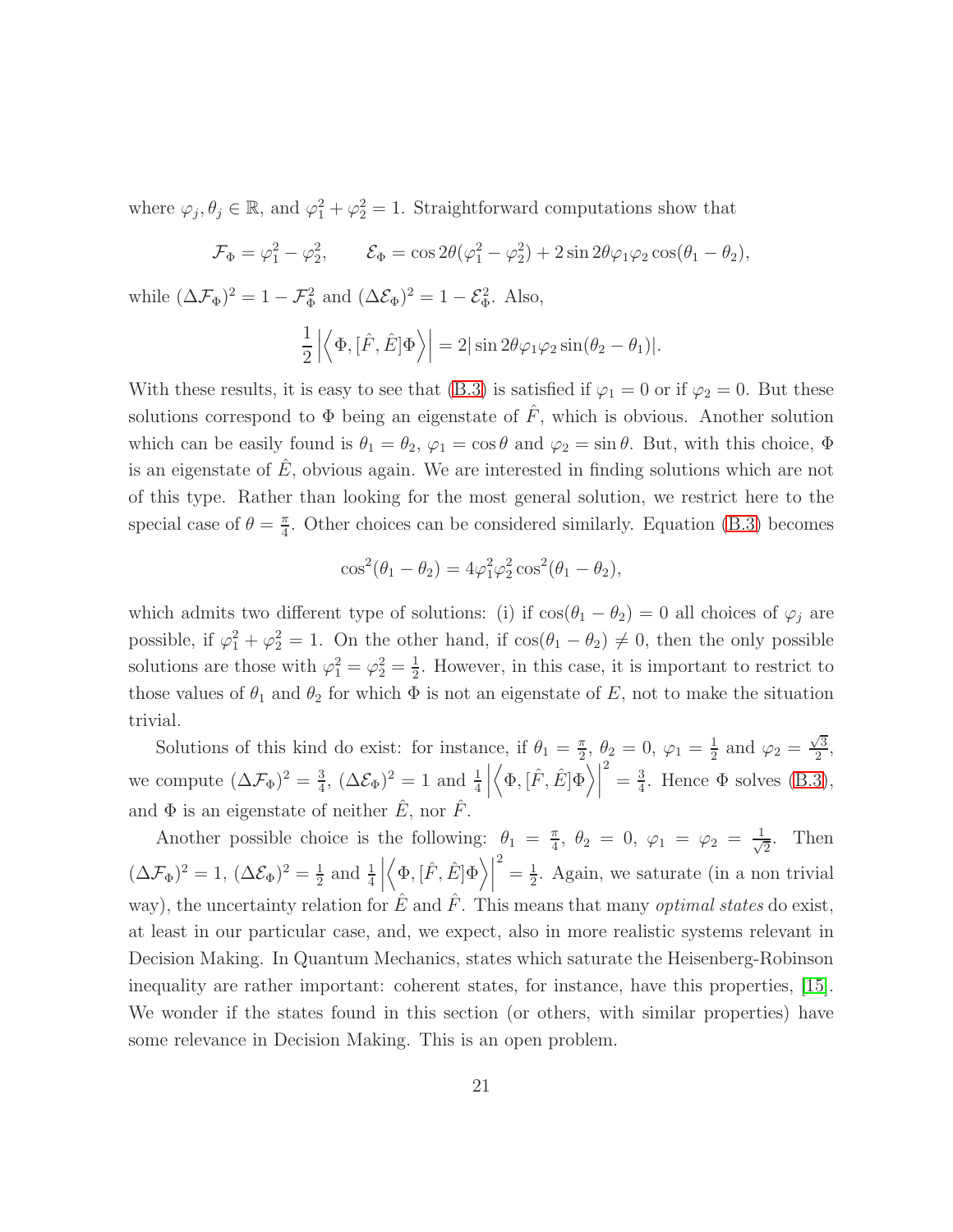### <span id="page-21-4"></span>References

- [1] M. Asano, M. Ohya, Y. Tanaka, I. Basieva, A. Khrennikov, Quantum-like model of brain's functioning: decision making from decoherence, J. Theor. Biol., 281, 56-64 (2011)
- <span id="page-21-5"></span><span id="page-21-0"></span>[2] M. Asano, M. Ohya, Y. Tanaka, I. Basieva, A. Khrennikov, Quantum-like dynamics of decision-making, Phys. A, 391, 2083-2099 (2012)
- <span id="page-21-7"></span>[3] M. Asano, A. Khrennikov, M. Ohya, Y. Tanaka, I.Yamato, Quantum Adaptivity in Biology: from Genetics to Cognition. Springer, Heidelberg-Berlin-New York, 2015
- <span id="page-21-9"></span>[4] F. Bagarello, Damping in quantum love affairs, Physica A, 390, 2803-2811 (2011)
- <span id="page-21-8"></span>[5] F. Bagarello, R. Di Salvo, F. Gargano, F. Oliveri,  $(H, \rho)$ -induced dynamics and the quantum game of life, Applied Mathematical Modelling,  $43$  (1), 15-32 (2017)
- [6] F. Bagarello, E. Haven, A. Khrennikov, A model of adaptive decision making from representation of information environment by quantum fields, Philosophical Transactions A, 375, 20170162 (2017).
- <span id="page-21-1"></span>[7] F. Bagarello, I. Basieva, A. Khrennikov, E. Pothos Quantum like modeling of decision making: quantifying uncertainty with the aid of Heisenberg-Robinson inequality, Journal of Mathematical Psychology, 84, 49-56 (2018)
- <span id="page-21-6"></span><span id="page-21-3"></span>[8] F. Bagarello, Quantum dynamics for classical systems: with applications of the Number operator, Wiley Ed., New York, (2012)
- <span id="page-21-10"></span>[9] F. Bagarello, Quantum Concepts in the Social, Ecological and Biological Sciences, Cambridge University Press, (2019)
- <span id="page-21-2"></span>[10] J. Broekaert, I. Basieva, P. Blasiak and E. M. Pothos, Philosophical Transactions A, doi.org/10.1098/rsta.2016.0387
- [11] J. R. Busemeyer, E. M. Pothos, Can quantum probability provide a new direction for *cognitive modeling?*, Behavorial and brain sciences, **36**,  $255$ ?327 (2013)